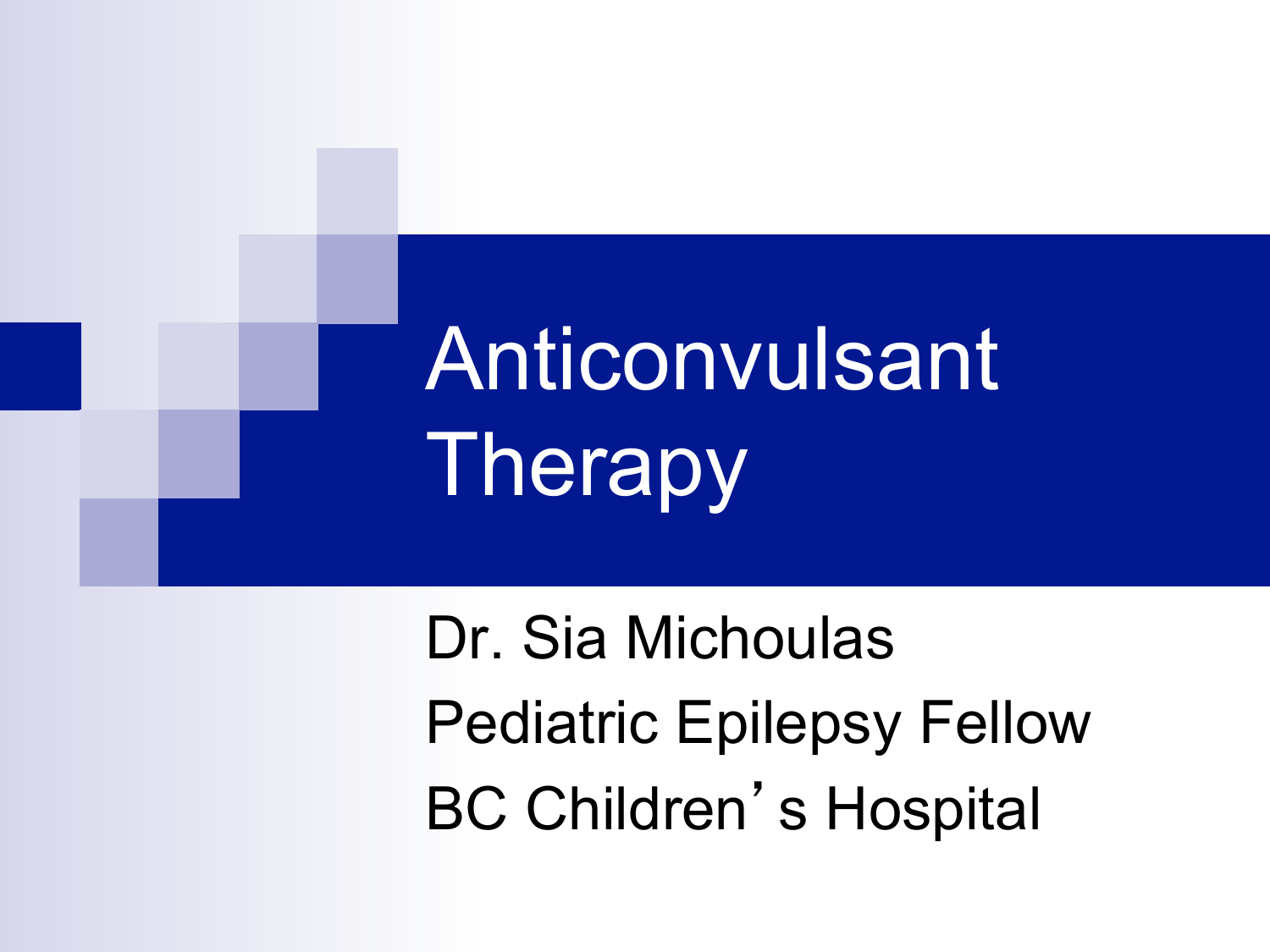# **Outline**

- **n** Introduction
- Why do we treat seizures
- How do we select anticonvulsant medications
- Adverse Effects
- **n** Drug Interactions
- Anticonvulsants and Pregnancy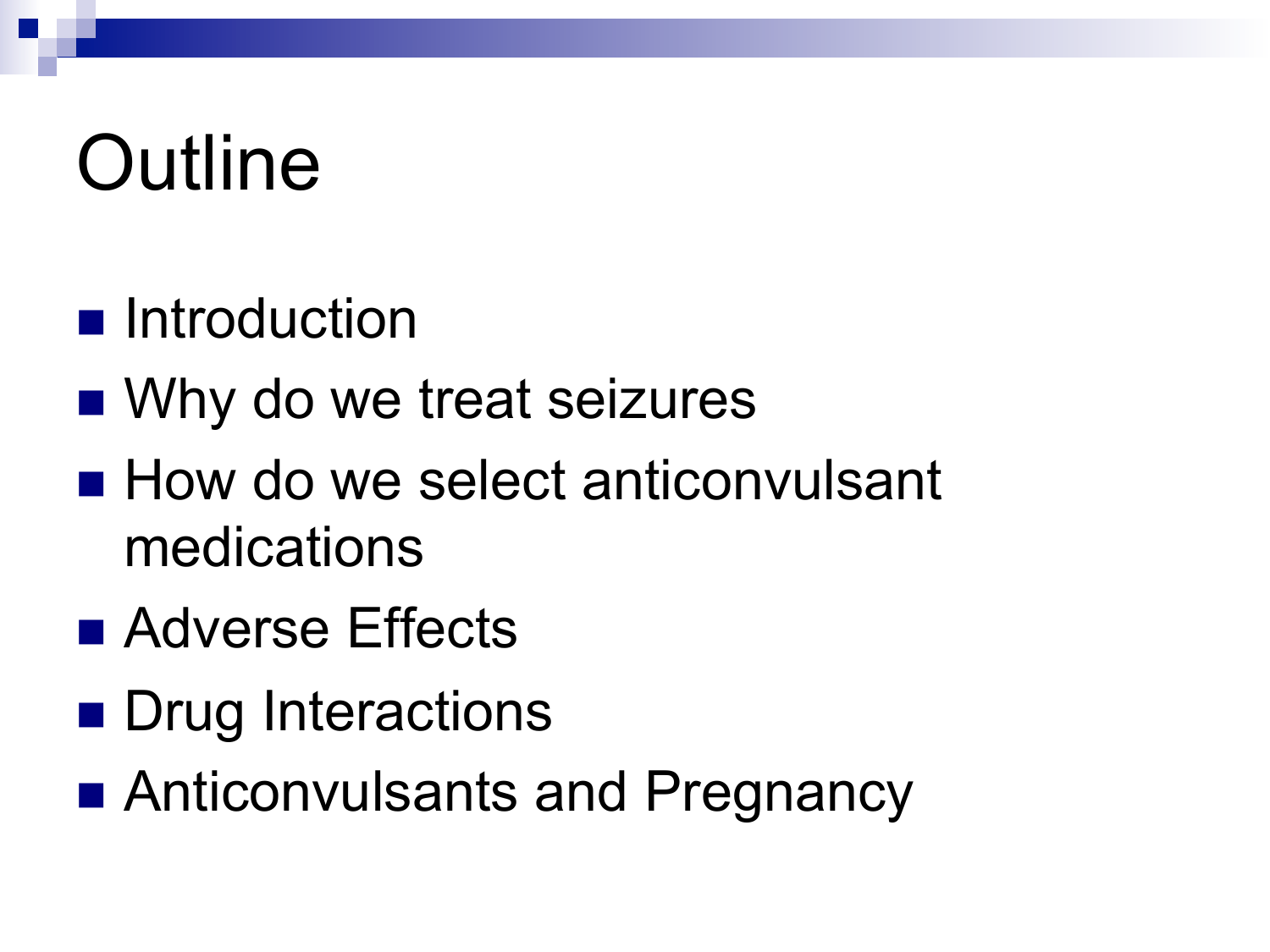# Epidemiology of Epilepsy

- $\blacksquare$  1- 2 % of Canadians  $\Box$ 40, 000 people in BC
	- $\blacksquare$  Cerebral Palsy 20%
	- $\blacksquare$  Autism 20-30%
	- Developmental Delay >20%

■ 3<sup>rd</sup> most common neurologic disorder □ After Stroke and Alzheimer's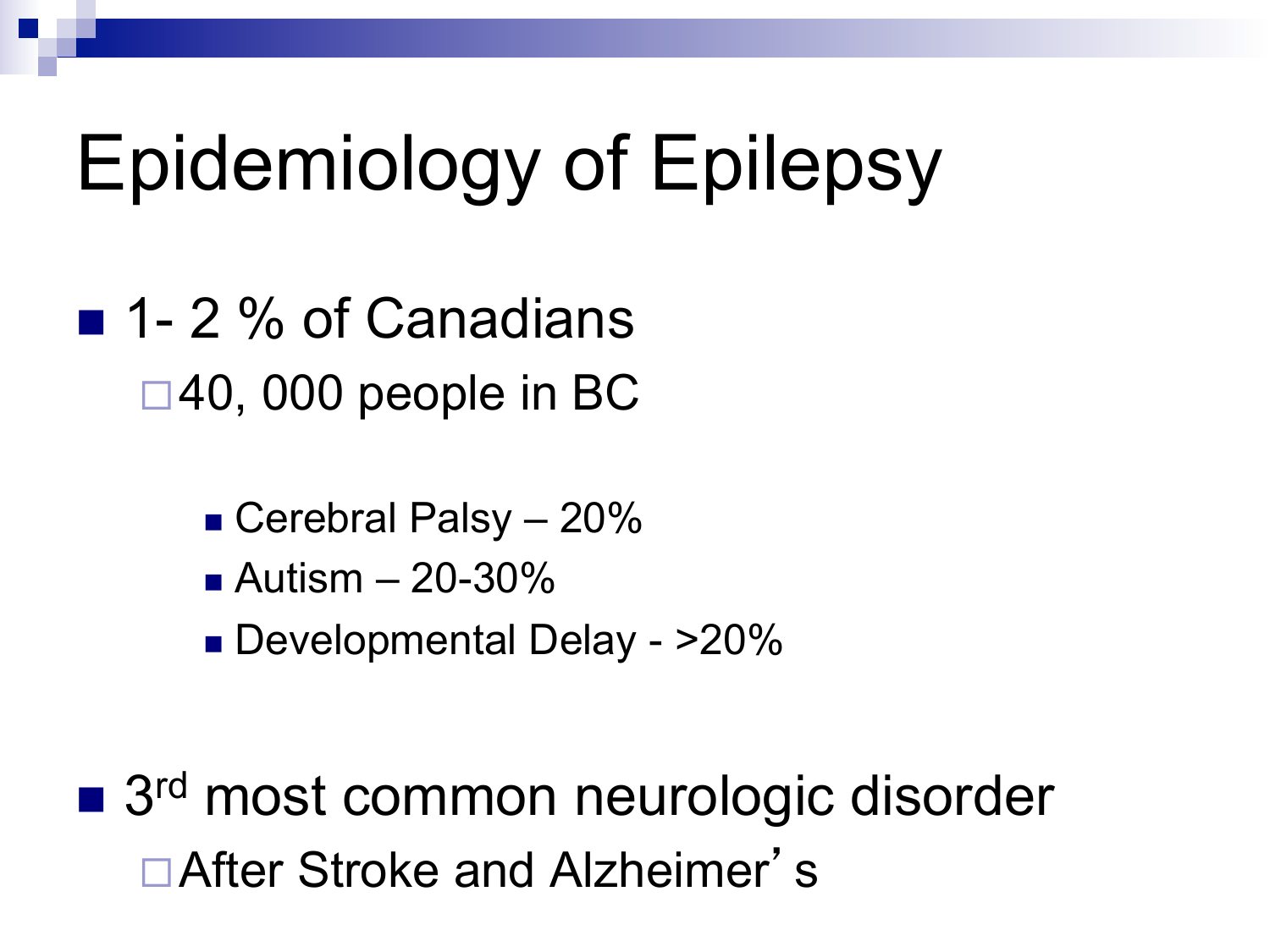### Seizure Manifestations

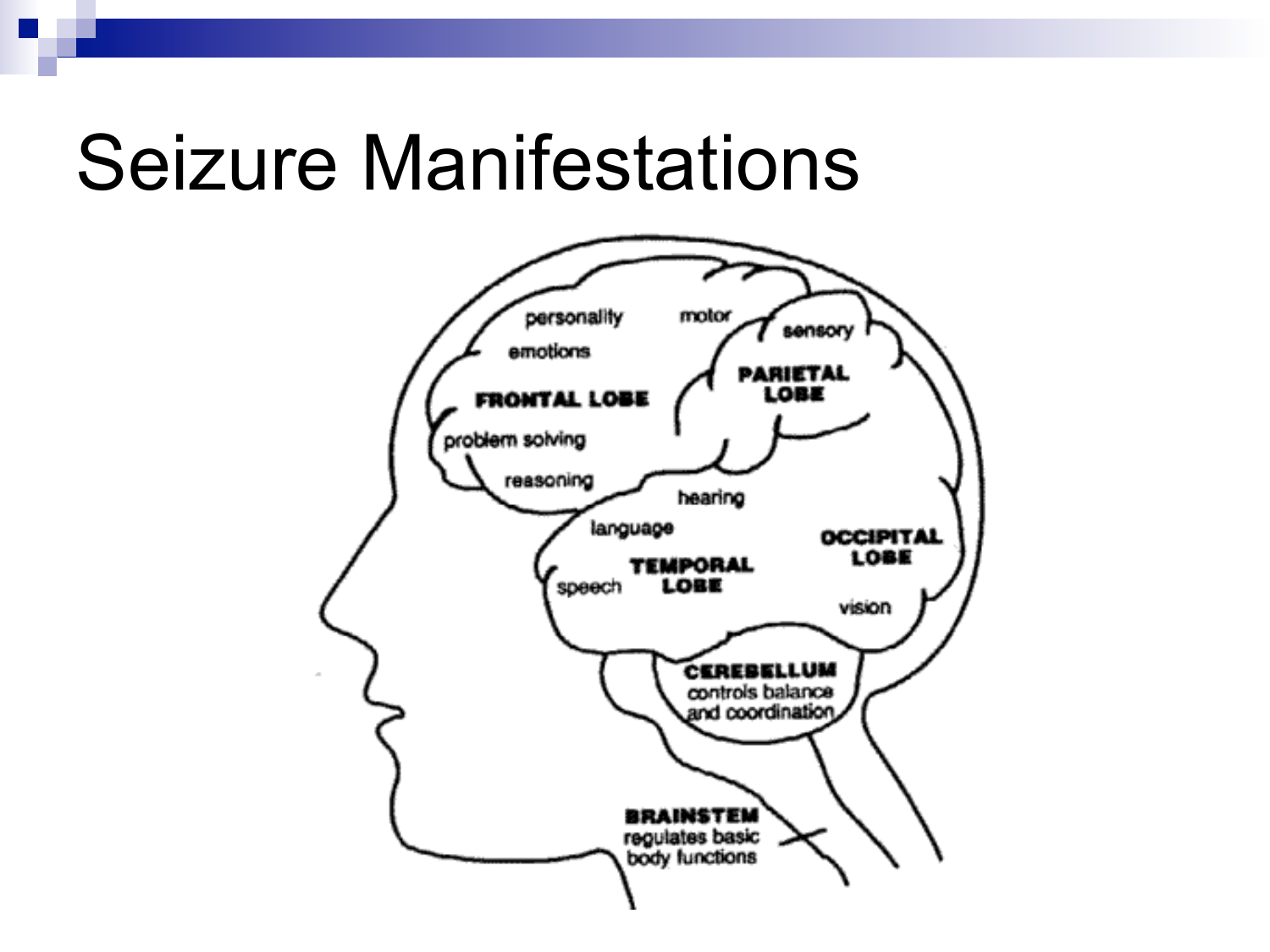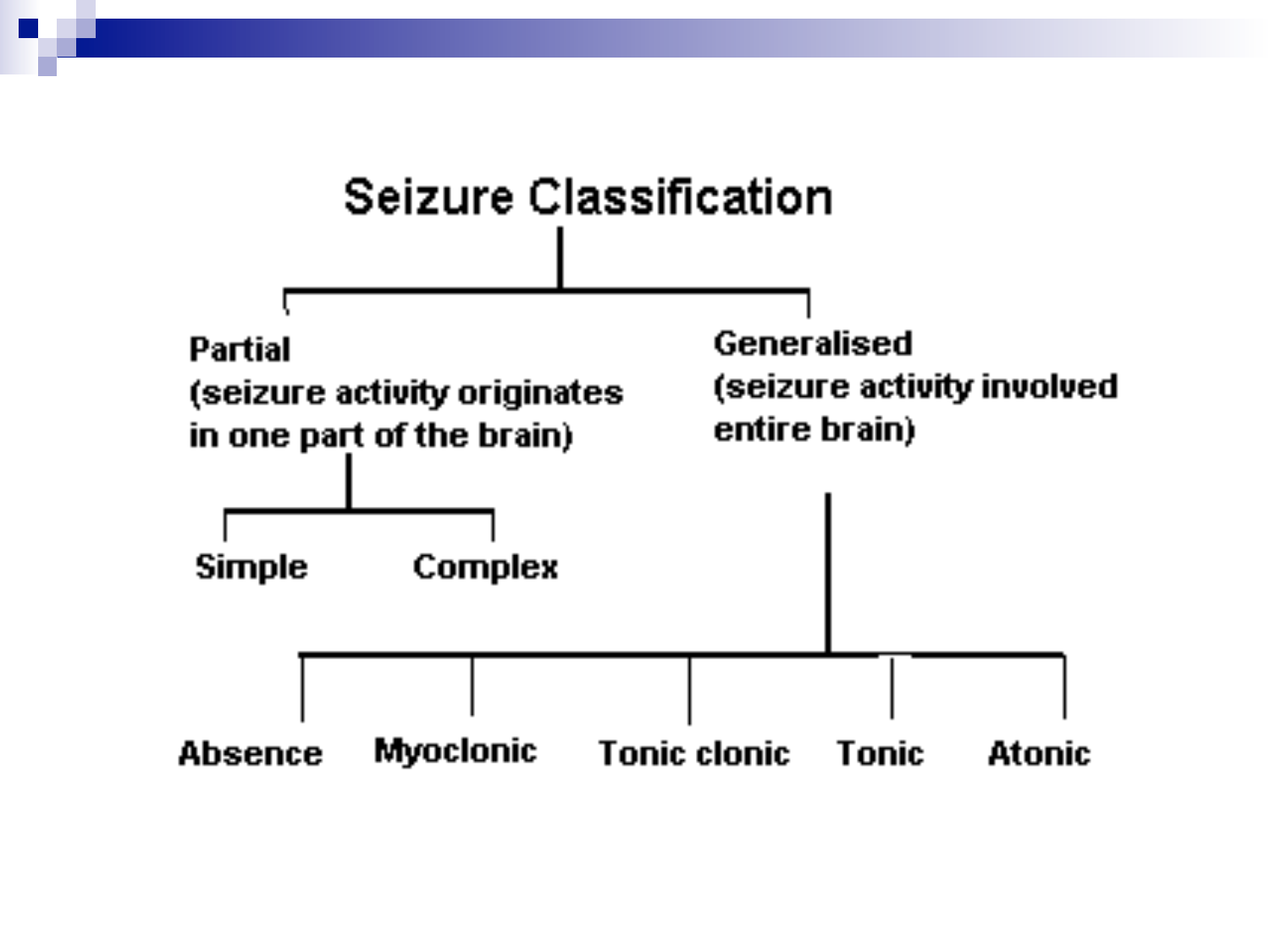### Seizure Occurrence

- **De Up to 10% of the population will experience a** single seizure during their lifetime  $\square$  majority due to an acute reversible cause: fever, metabolic changes, drug intoxication/withdrawal.
- Since seizures don't recur in these patients after the provoking factor has been corrected, they don't have a diagnosis of epilepsy.
- **n** A **diagnosis of epilepsy** is made after a patient has had 2 or more **unprovoked** seizures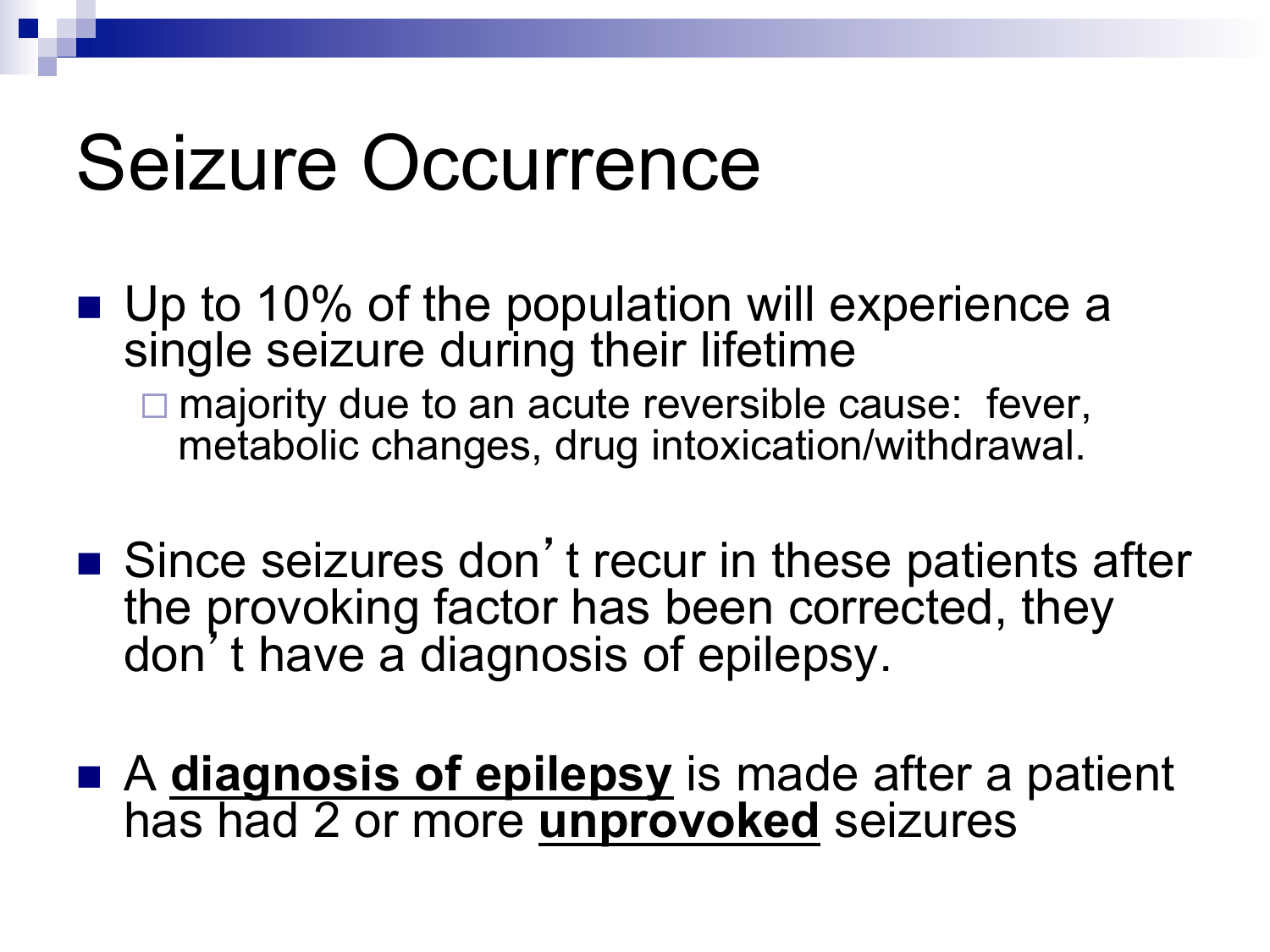#### What was the cause of the seizure?

 $\blacksquare$  Epileptic seizures are symptoms due to a variety of causes

**n** Determining the underlying cause has implications for both treatment and prognosis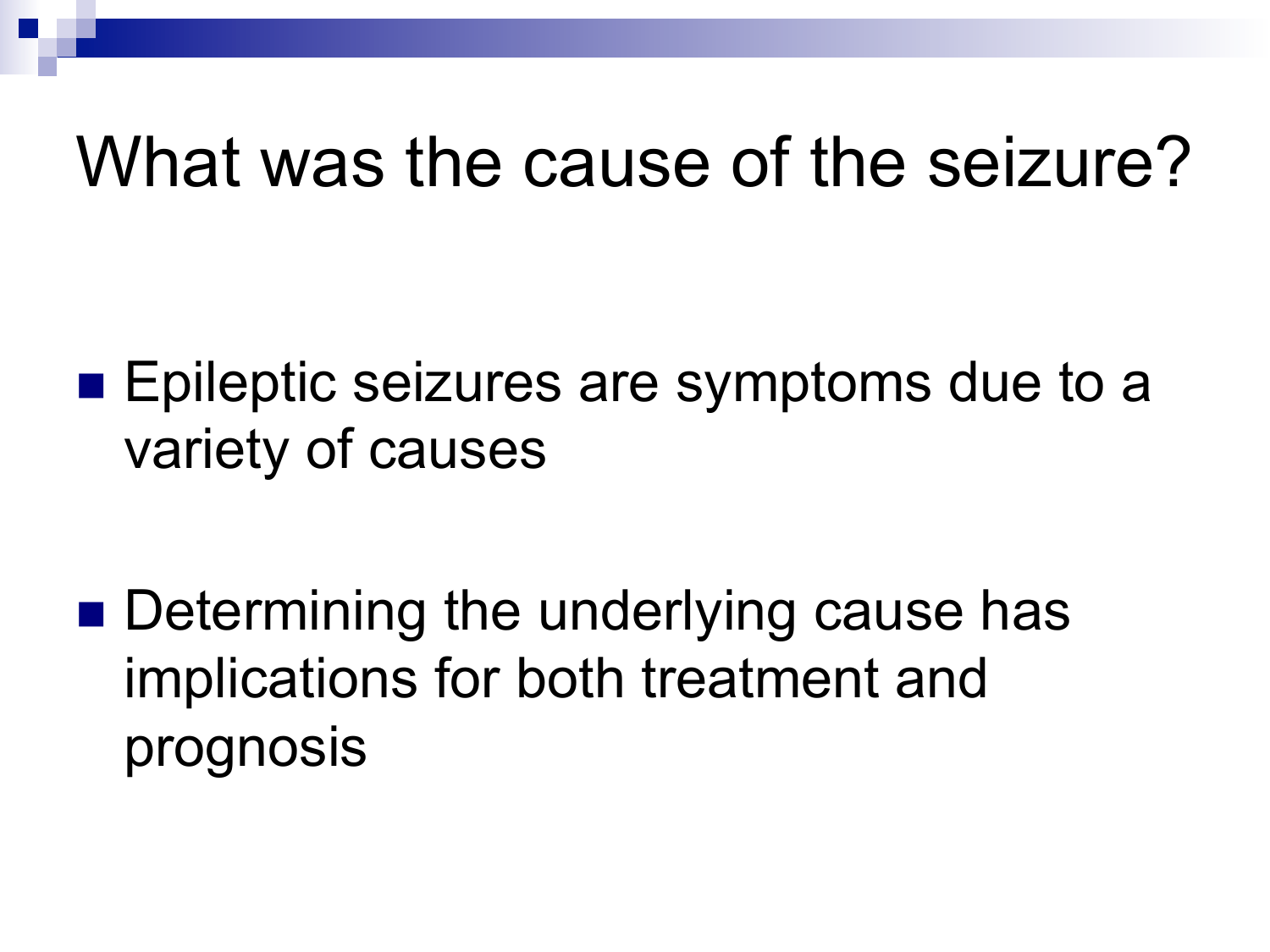#### Causes epileptic seizures

#### **Idiopathic (Genetic) - 50% of cases**

- Childhood and Juvenile absence epilepsy
- $\Box$  Benign rolandic epilepsy of childhood
- Juvenile myoclonic epilepsy (JME)

#### **Symptomatic - 50% of cases**

- Malformations of brain developmental
- ¨ Tuberous Sclerosis
- **Brain Infection**
- **Stroke**
- Traumatic brain injury
- **Tumor**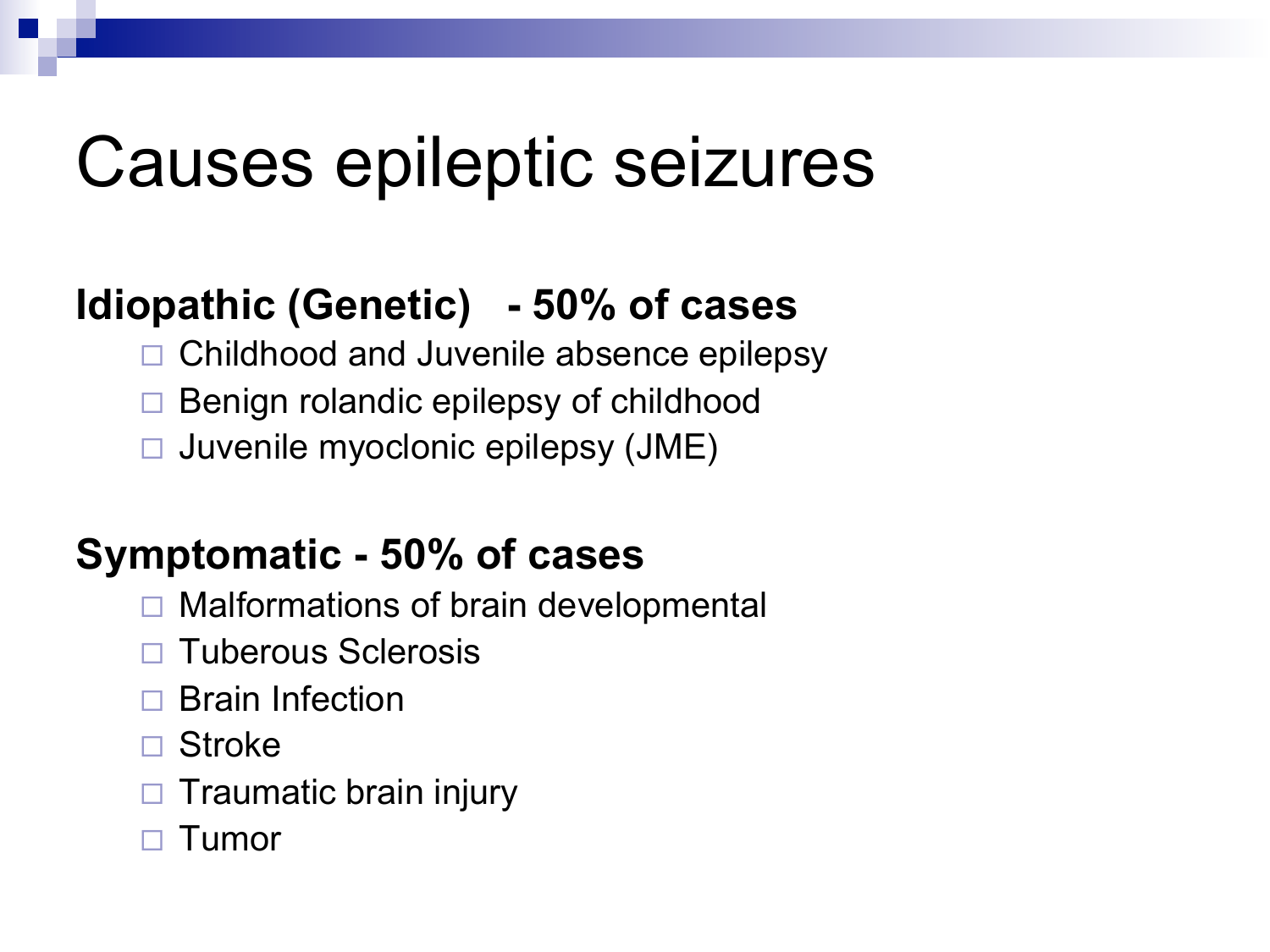#### Clinical Factors Associated With Genetic Versus Symptomatic Epilepsy

- 1. Normal development
- 2. Normal neurological examination
- 3. Family history of epilepsy
- 4. No history of brain injury

(e.g. head trauma, meningitis)

• Characteristic EEG abnormalities

#### **Idiopathic Epilepsy Symptomatic Epilepsy**

- Developmental Delay
- History of brain injury
- Abnormal Neurological Exam
- Other congenital malformations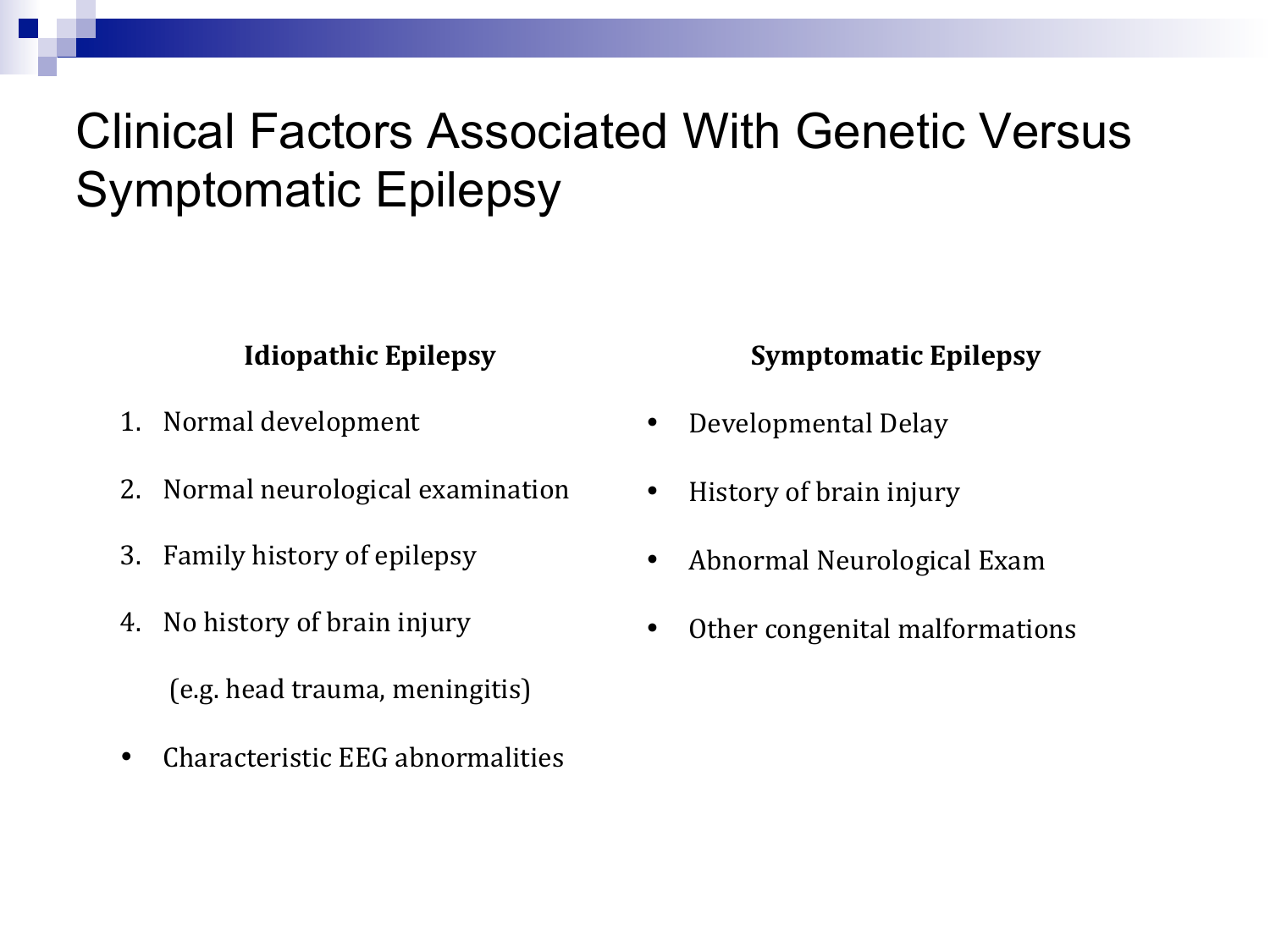# Why Do We Treat Seizures?

- **n** Prevent Falls & Injuries
- **Employment & Education**
- Psychosocial well-being
	- □ Anxiety
	- **□Embarrassment**
	- □ Loss of self-control
	- **□** Driving
	- $\Box$  Life-style restriction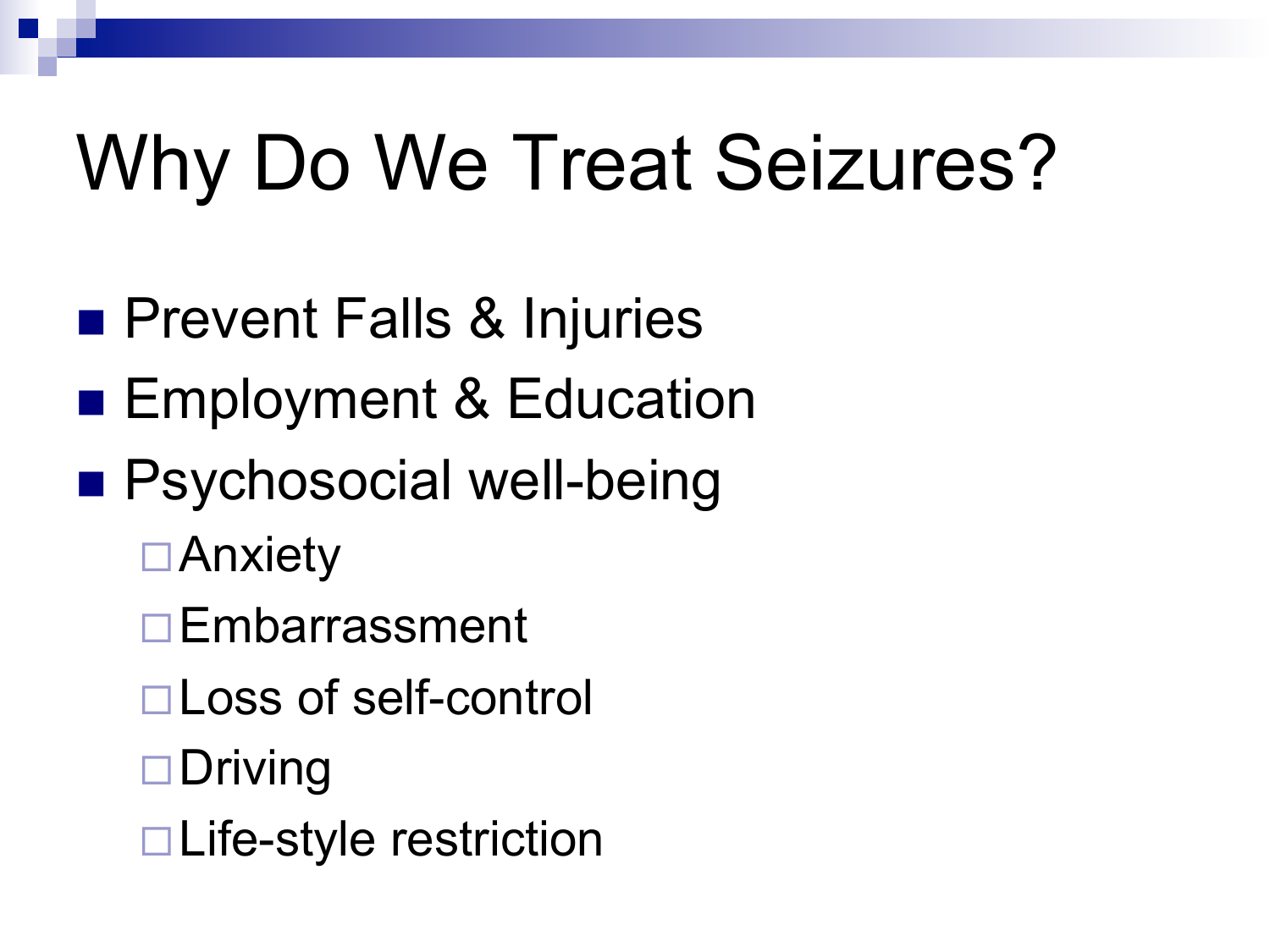# **Medications**

■ Very Old Bromides (1861)

#### n Old

- Phenobarbital (1912)
- Phenytoin (Dilantin<sup>R</sup>)(1936)
- Diazepam (Valium<sup>R</sup>)(1960's)
- Carbamazepine (TegratolR) (1974)
- Valproic Acid (Depakote<sup>R</sup>) (1978)

#### n **New**

- Clobazam (Frisium<sup>R</sup>)
- Lamotrigine (Lamictal<sup>R</sup>)
- Topiramate (Topamax<sup>R</sup>)
- Vigabatrin (Sabril<sup>R</sup>)

#### n **Even Newer**

- Levetiracetam (Keppra<sup>R</sup>)
- Oxcarbazepine (TrileptalR)

#### **The Newest**

- Lacosamide (Vimpat<sup>R</sup>)
- Rufinamide (BanzelR)
- Ezogabine (PotigaR)
	- $\blacksquare$  (Retigabine in Europe)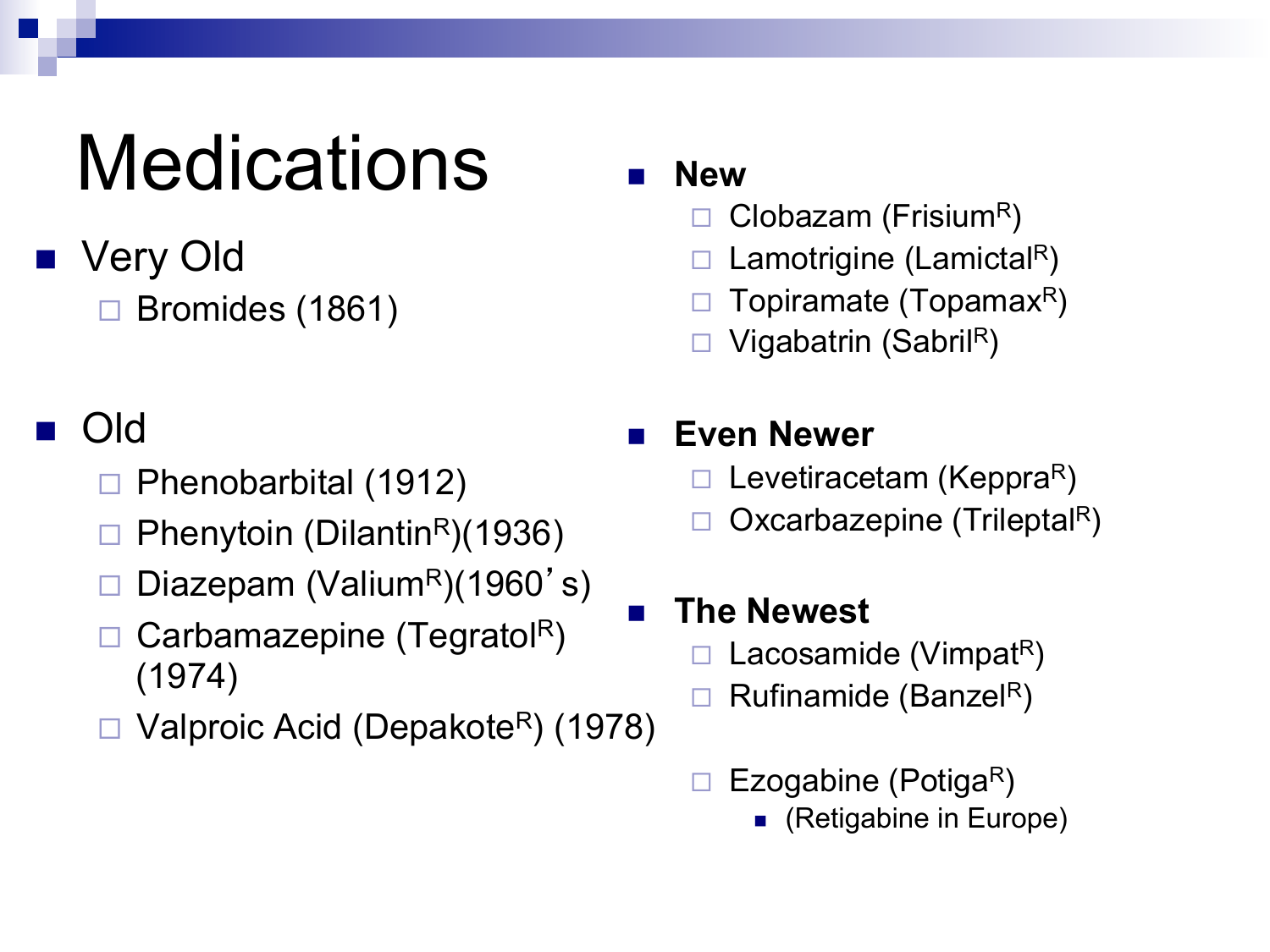### When do you consider starting treatment?

■ After first unprovoked seizure 50% of patients will have a 2<sup>nd</sup> seizure. This needs to be balanced against the potential side-effects and cost of medication.

 $\blacksquare$  In general treatment is started after the 2<sup>nd</sup> seizure.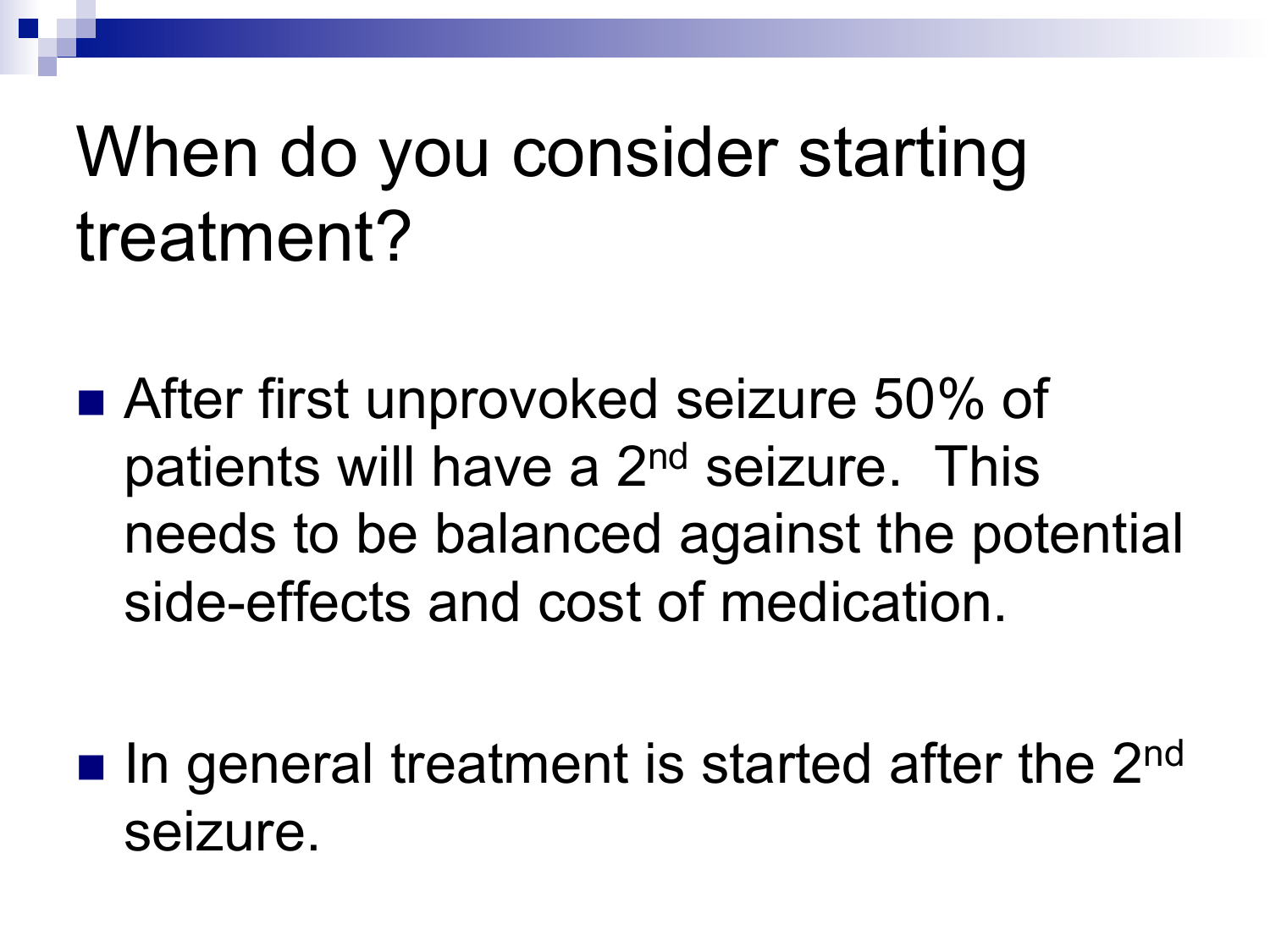## How effective are medications?

#### ■ 70% of patients will respond  $\square$  (1<sup>st</sup> or 2<sup>nd</sup> drug)

- $\blacksquare$  If 2 appropriate drugs fail  $\square$  3<sup>rd</sup> drug: approximate 5% success rate
- **n** If 3<sup>rd</sup> drug fails: " refractory epilepsy"
	- ¨ Other treatments
		- **Ketogenic diet**
		- **Epilepsy Surgery**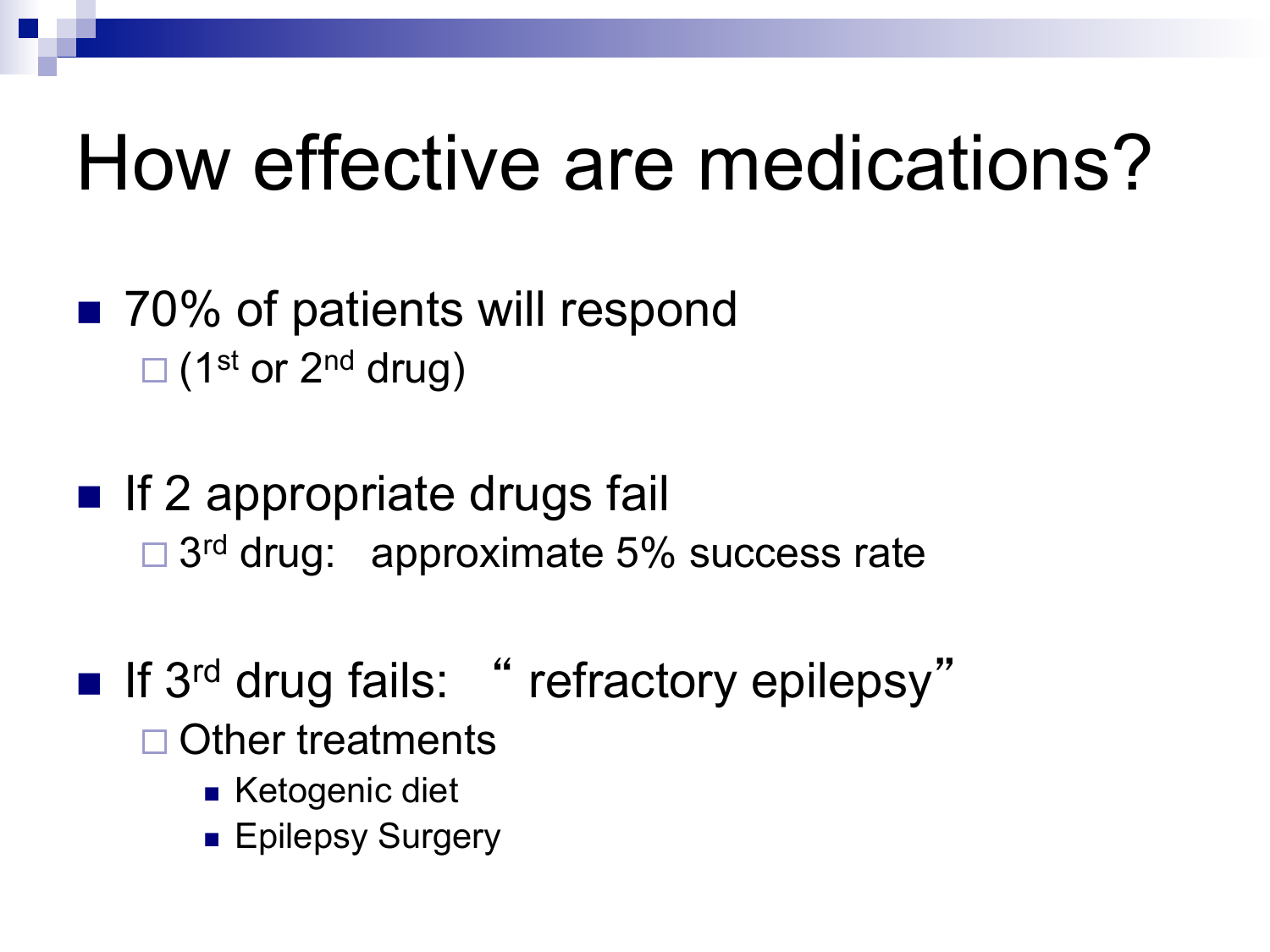### Goals of Treatment

#### ■ Complete Suppression of Seizures  $\square$  with NO side-effects

■ Maintain/Restore patients lifestyle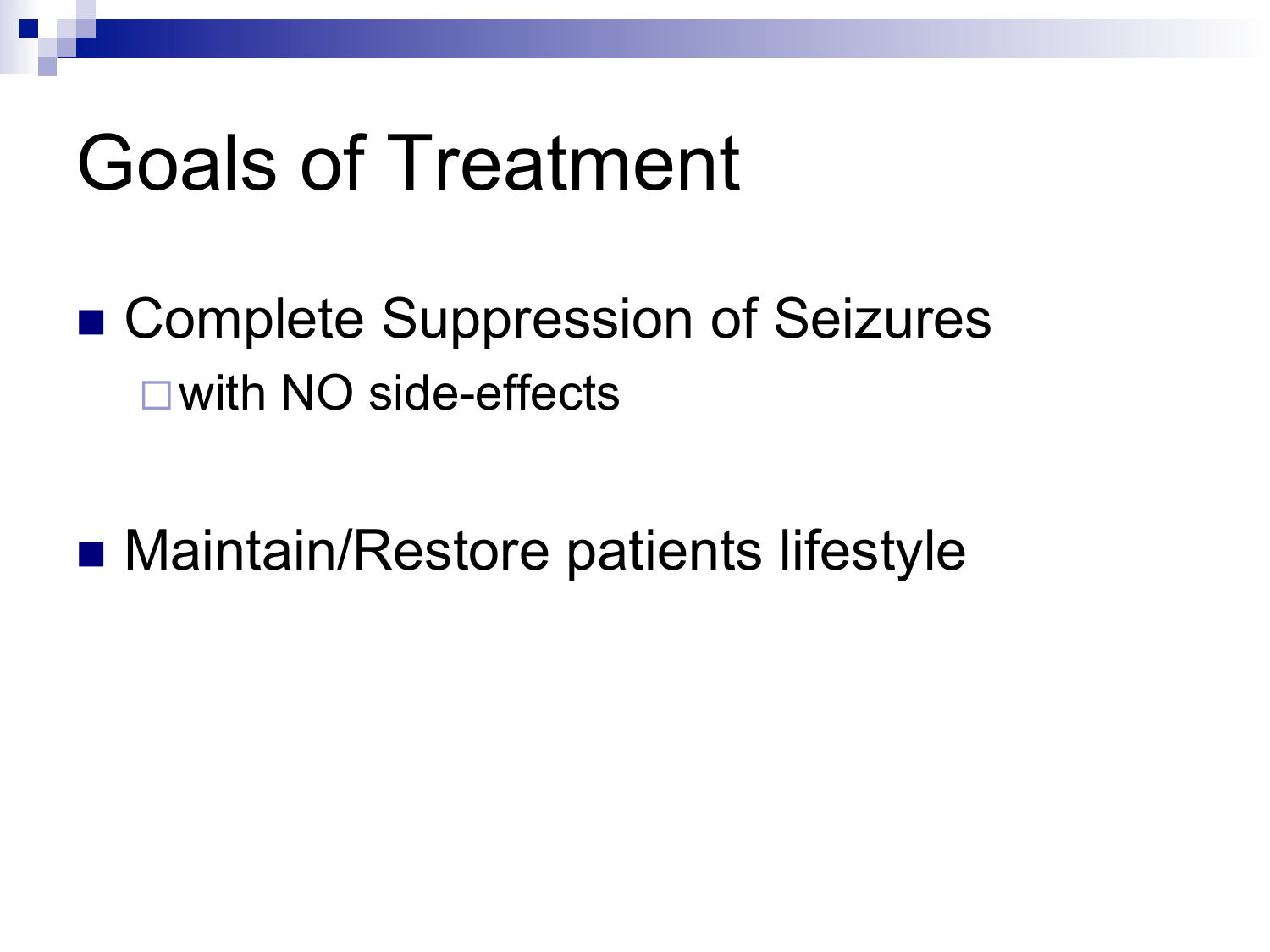### Case #1

 $\blacksquare$  Mark is an 7 year boy seen in the neurology clinic accompanied by his mom. Teachers have noticed "staring spells" at school.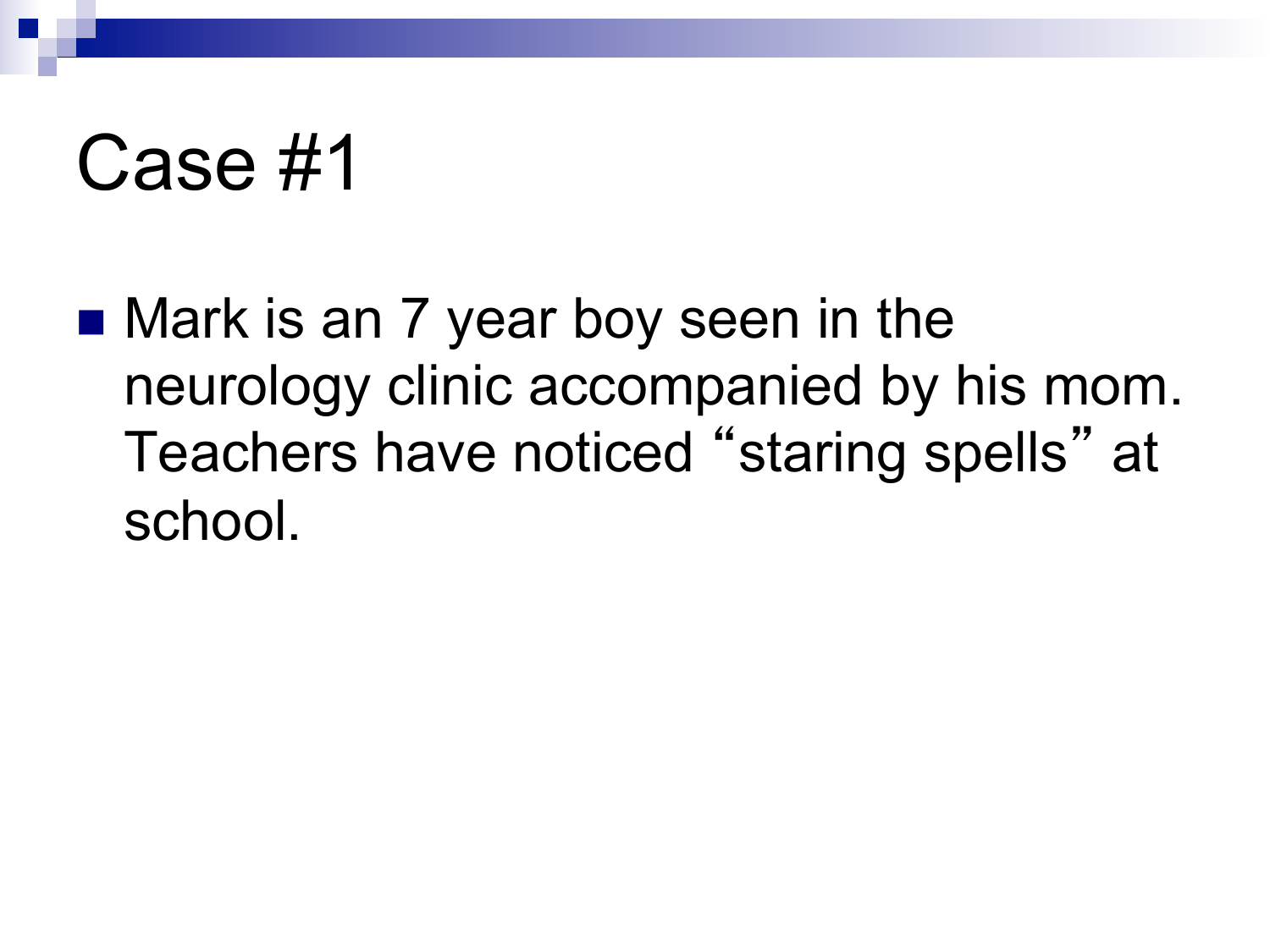### VIDEO

Panayiotopoulos CP. Typical Absence. Neurology Medlink. June 2007

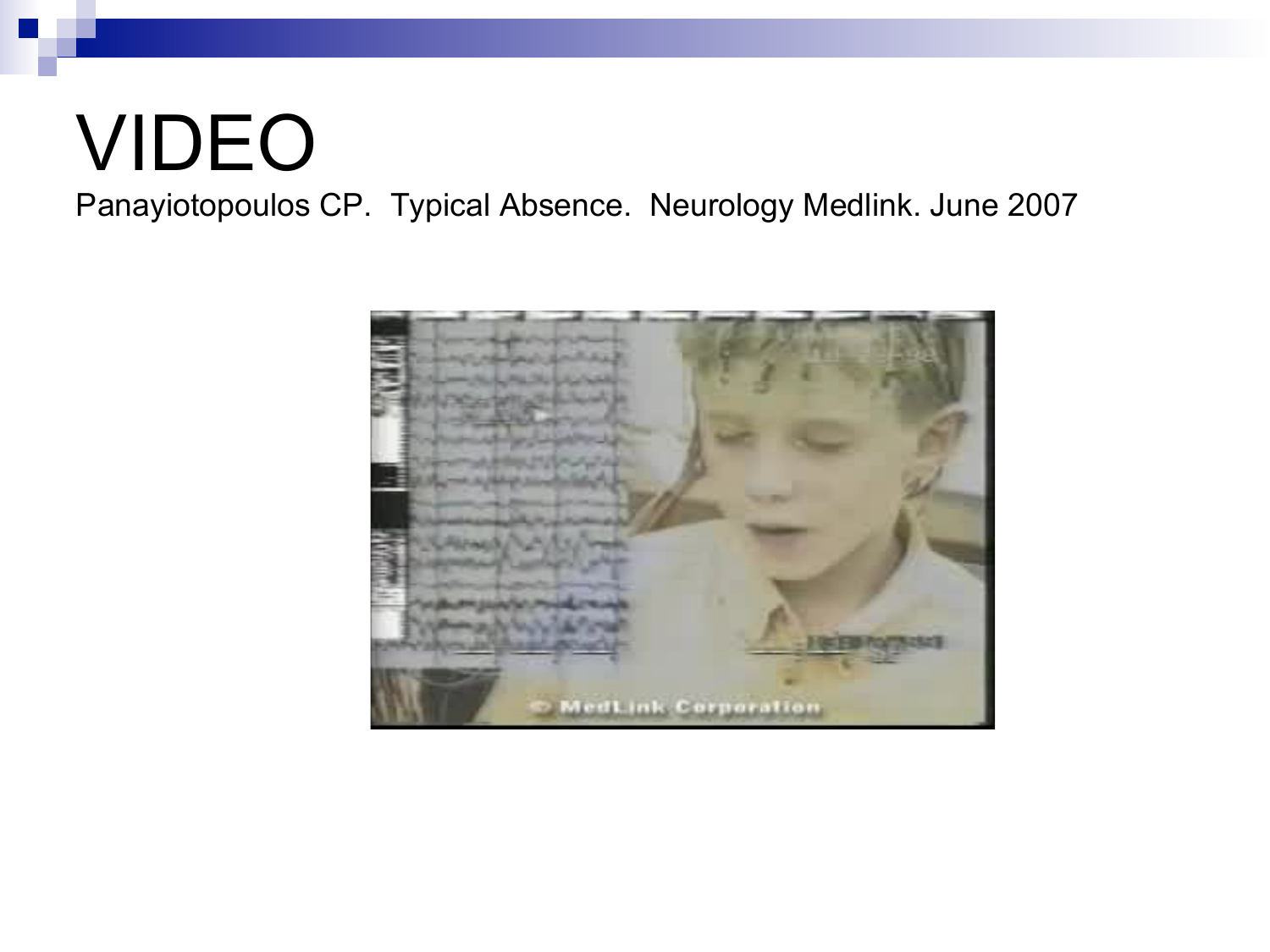# Principles of AED therapy

- 1. Select most appropriate drug
	- Seizure type
	- Epilepsy Syndrome
	- Individual patient factors
		- $\Box$  adverse effect, cost, patient-lifestyle
		- $\Box$  dosing schedule
		- Co-morbidities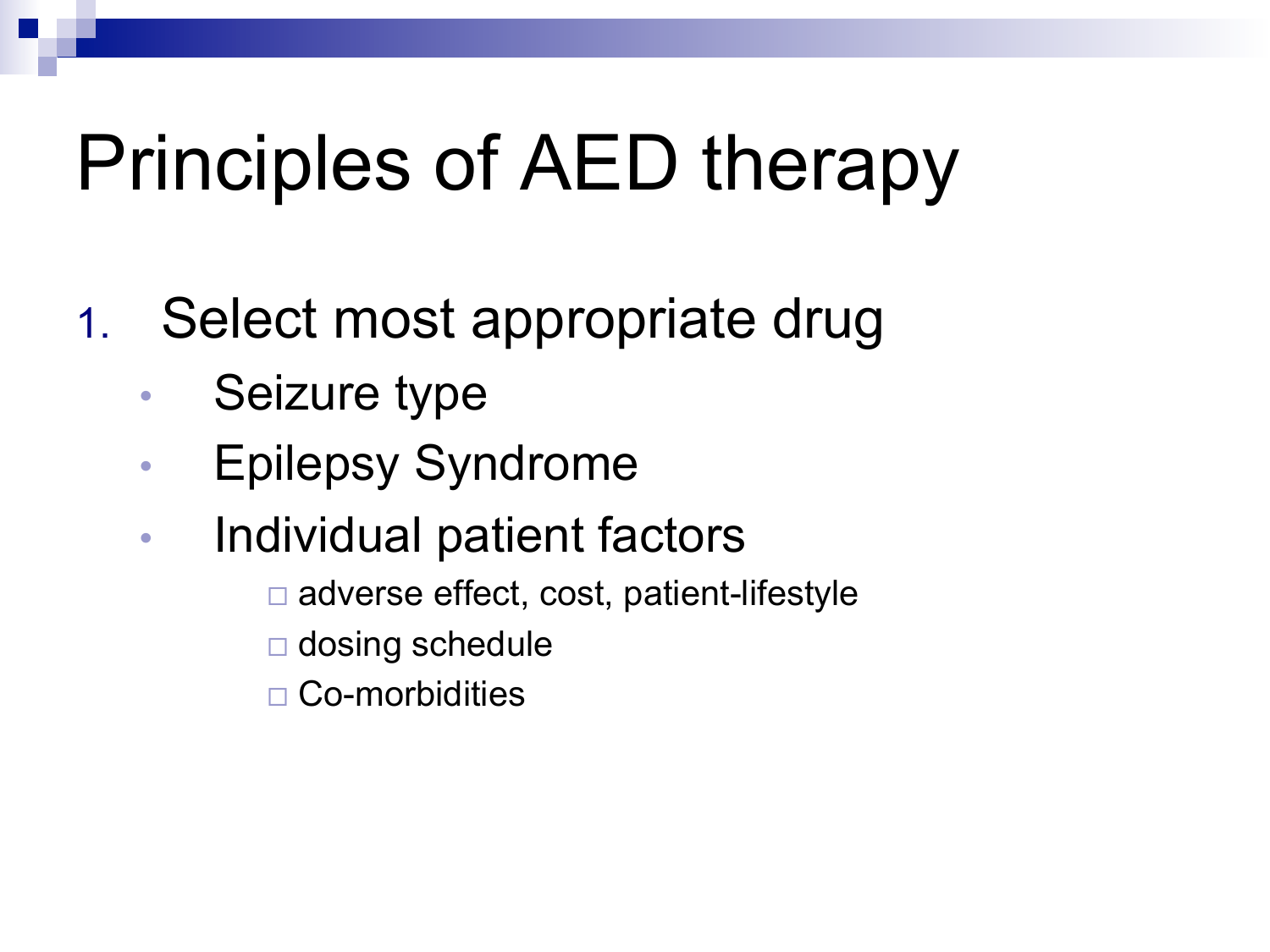# Principles of AED therapy

- 2. Optimize Dosage
	- start low dose, titrate up to maximum dose
	- Minimize initiation related side-effects
	- End Point:
		- **n** seizures controlled or side-effects occur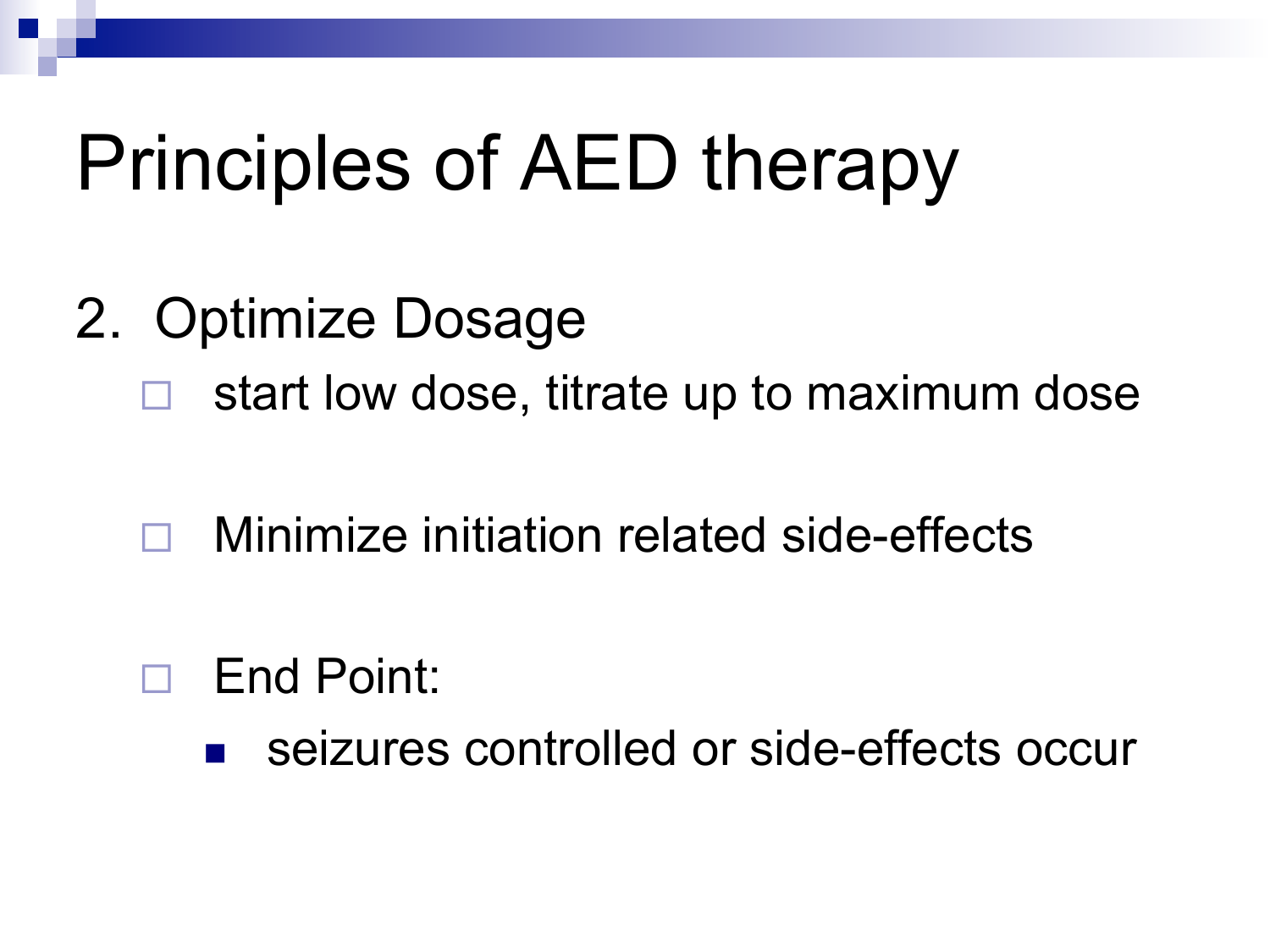# Principles of AED therapy

- **n** Drug level monitoring □ Target blood drug level **Helpful in guiding dose adjustments** 
	- □ Treat the INDIVIDUAL
		- NOT the therapeutic range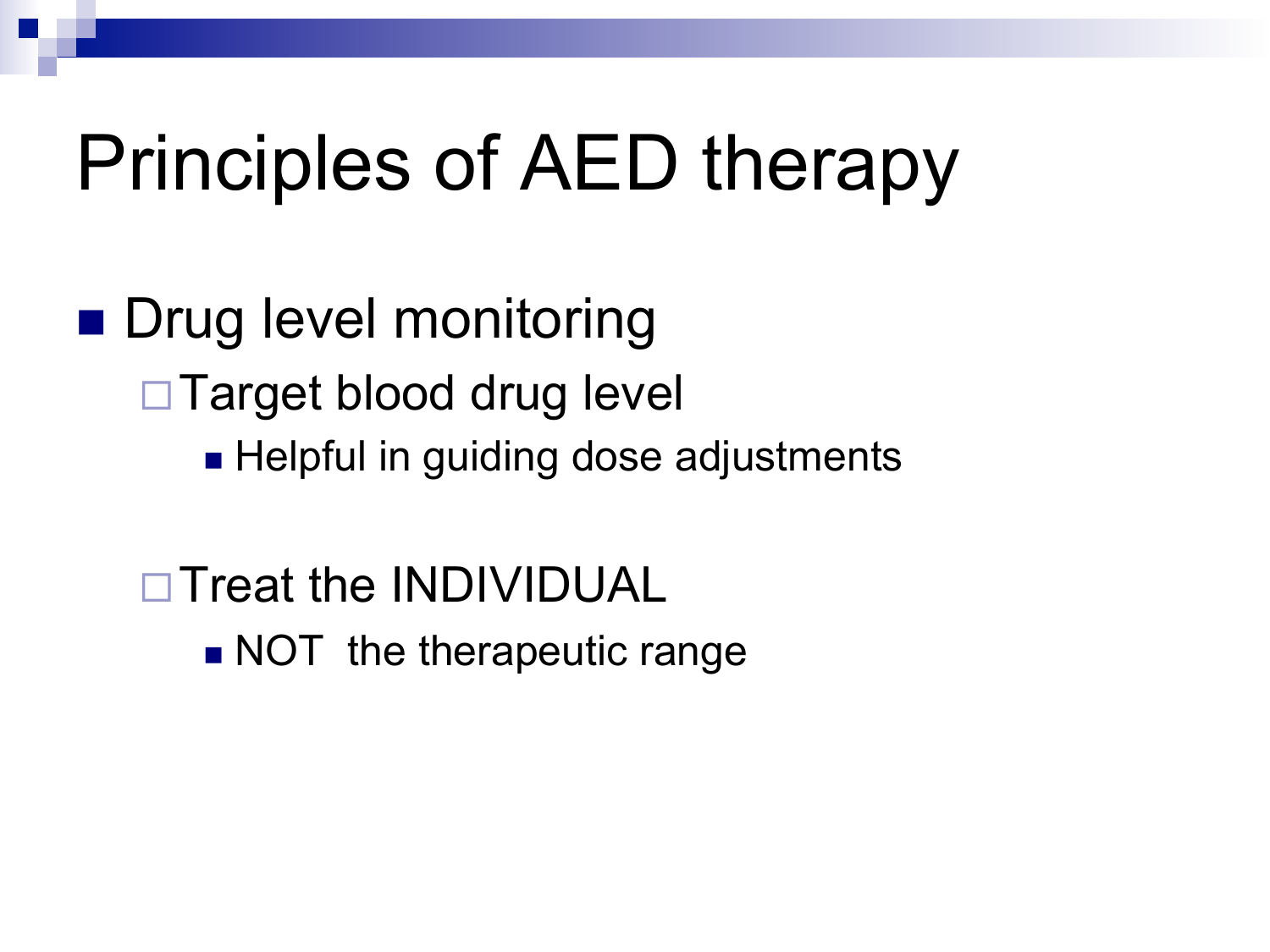# Adverse Effects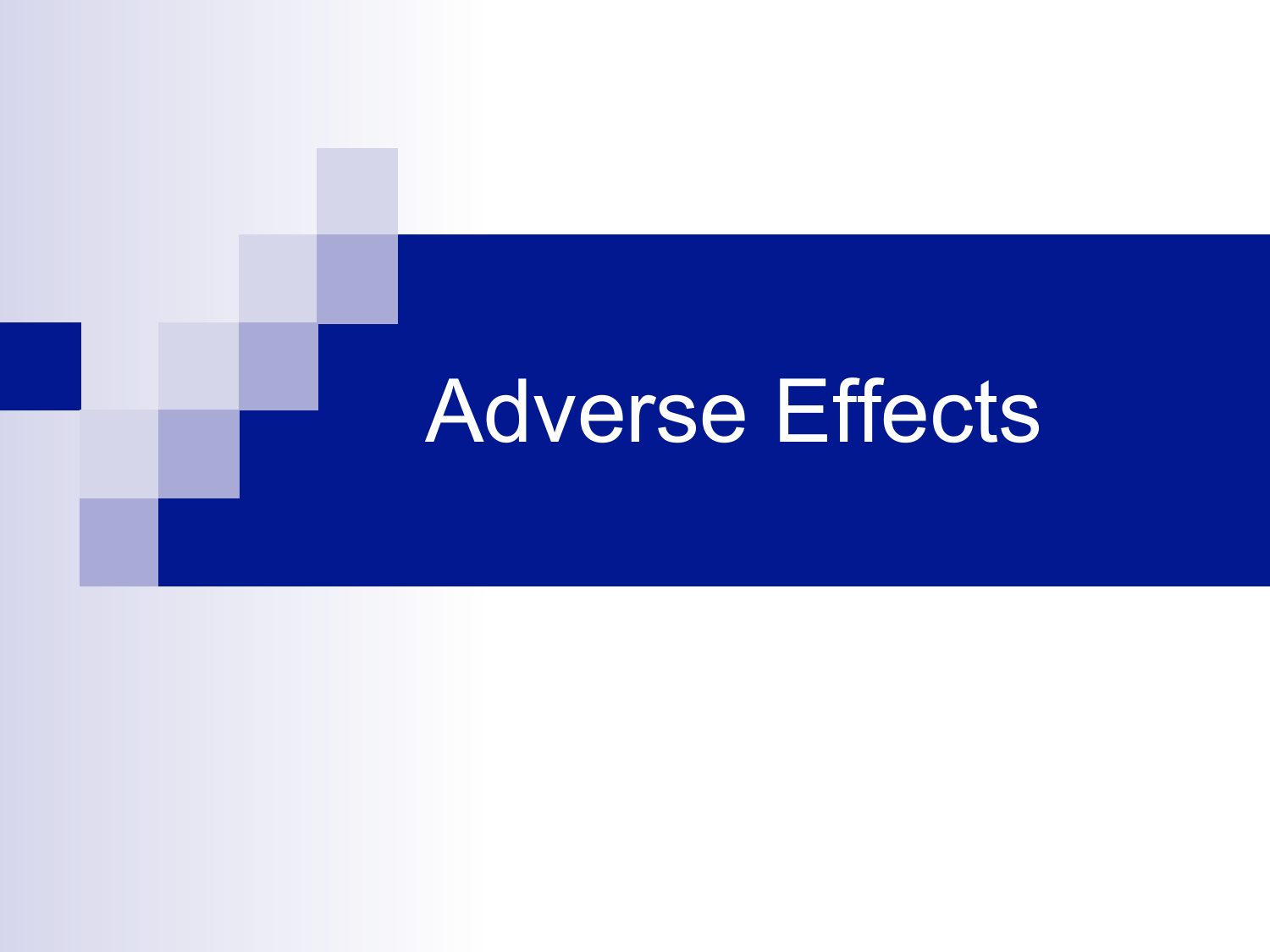### Adverse Effects

#### ■ Initiation & Dose related adverse effects

■ Idiosyncratic "allergic" reactions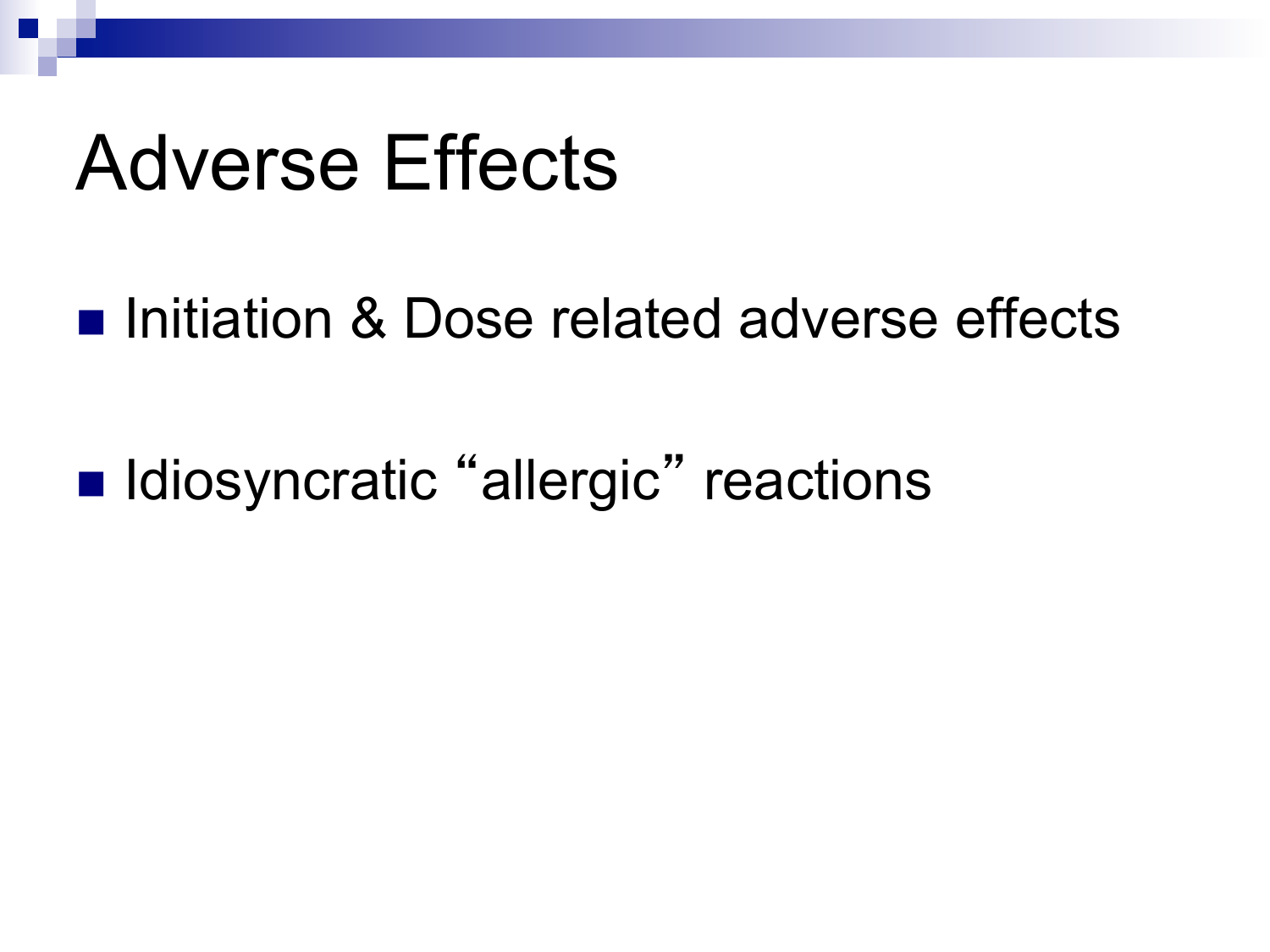### Case #1 continued

■ Mark's mom calls your office 2 weeks later. Patient has been increasing the medication every 5 days but noticing that she is more "sleepy" during the day.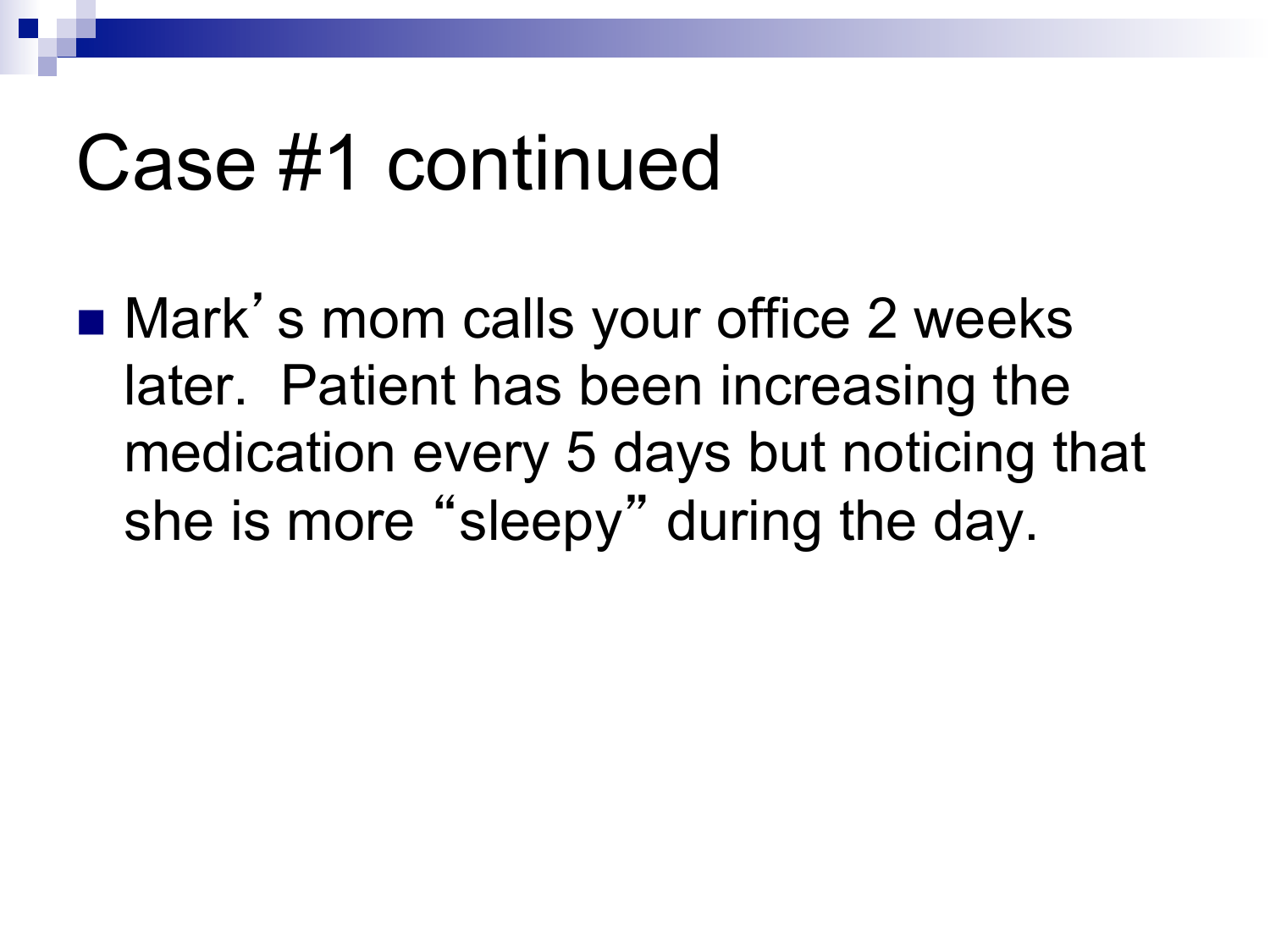### Adverse Effects

- Initiation & Dose related adverse effects  $\square$  Important to recognize  $\square$  Seldom are serious – reversible
	- **Decreasing medication**
	- **Discontinuing medication**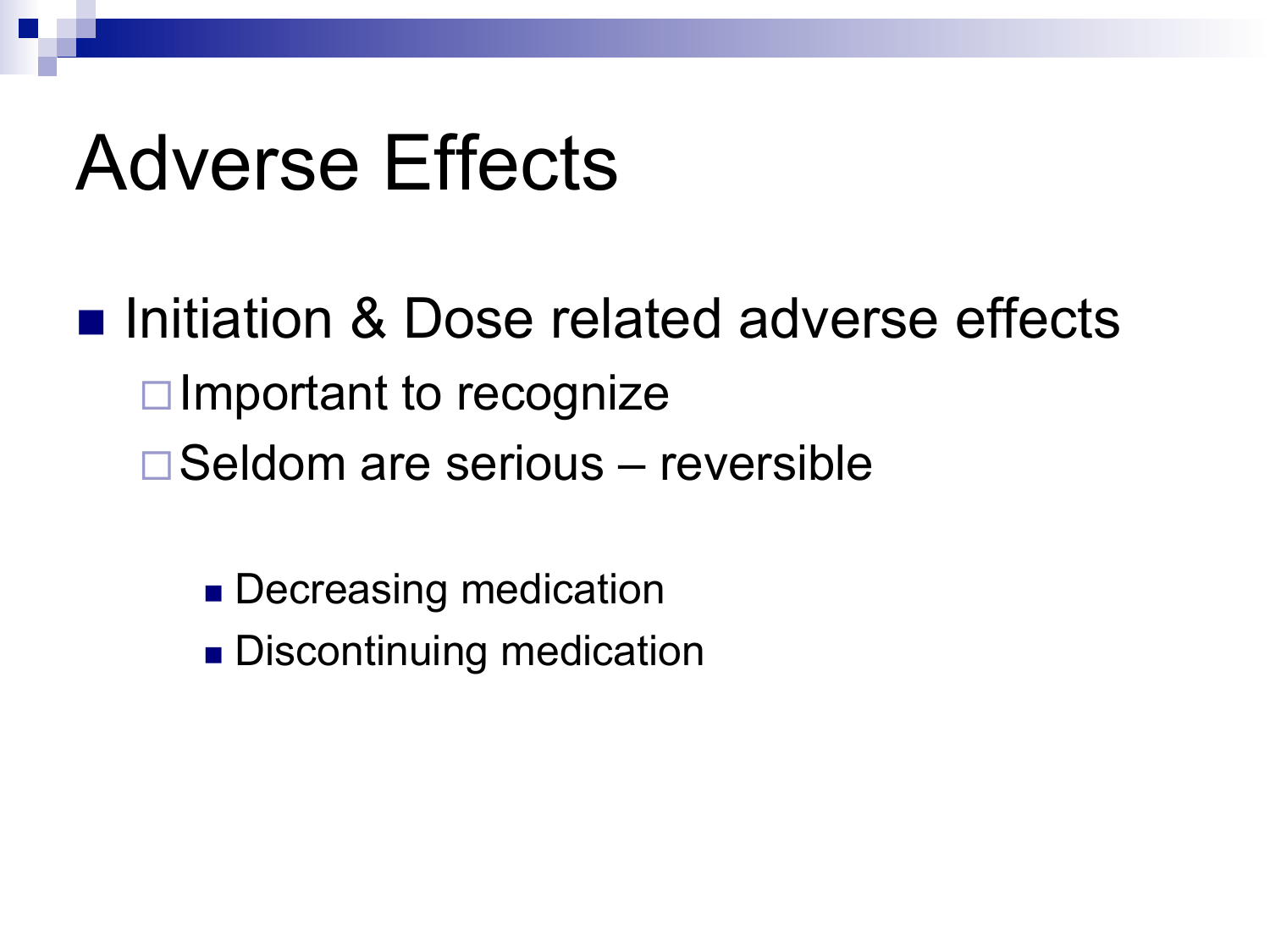# Valproic Acid (Depakote<sup>R</sup>)

 $\blacksquare$  Advantages  $\square$  Well tolerated  $\square$  Broad spectrum  $\square$  No effect on BCP

- **n** Disadvantages
	- $\square$  Weight gain
	- □ Tremor
	- $\square$  Hair thinning
	- $\square$  Platelet dysfunction
	- $\square$  Drug interactions
	- □ "allergic" reactions
	- □ Avoid in Pregnancy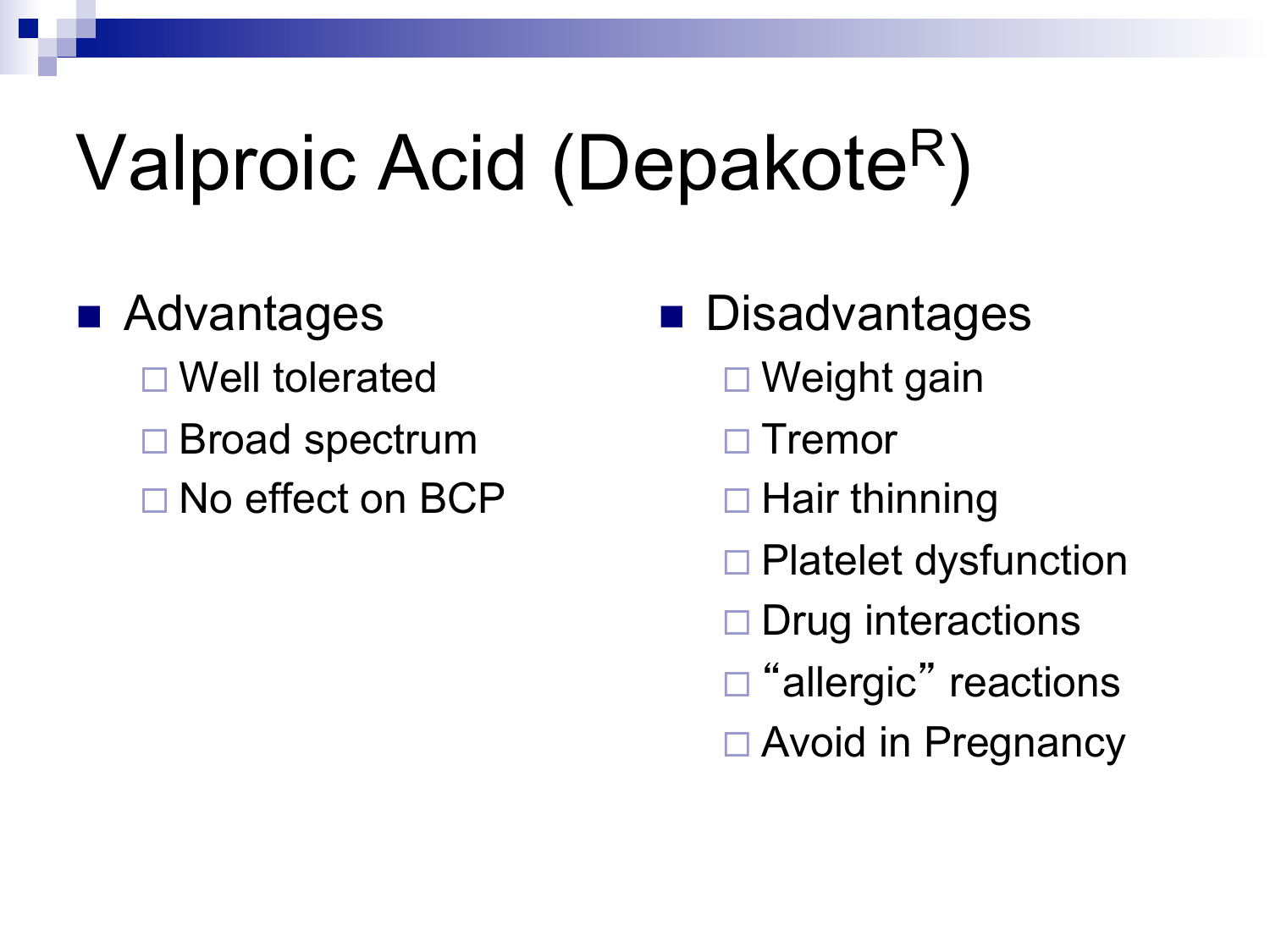### Case # 2

■ Sarah 14 year old girl. She has experience 2 brief generalized tonic-clonic seizures.

■ Decision is made start anticonvulsant medication.

■ She is started on lamotrigine (Lamictal $R$ )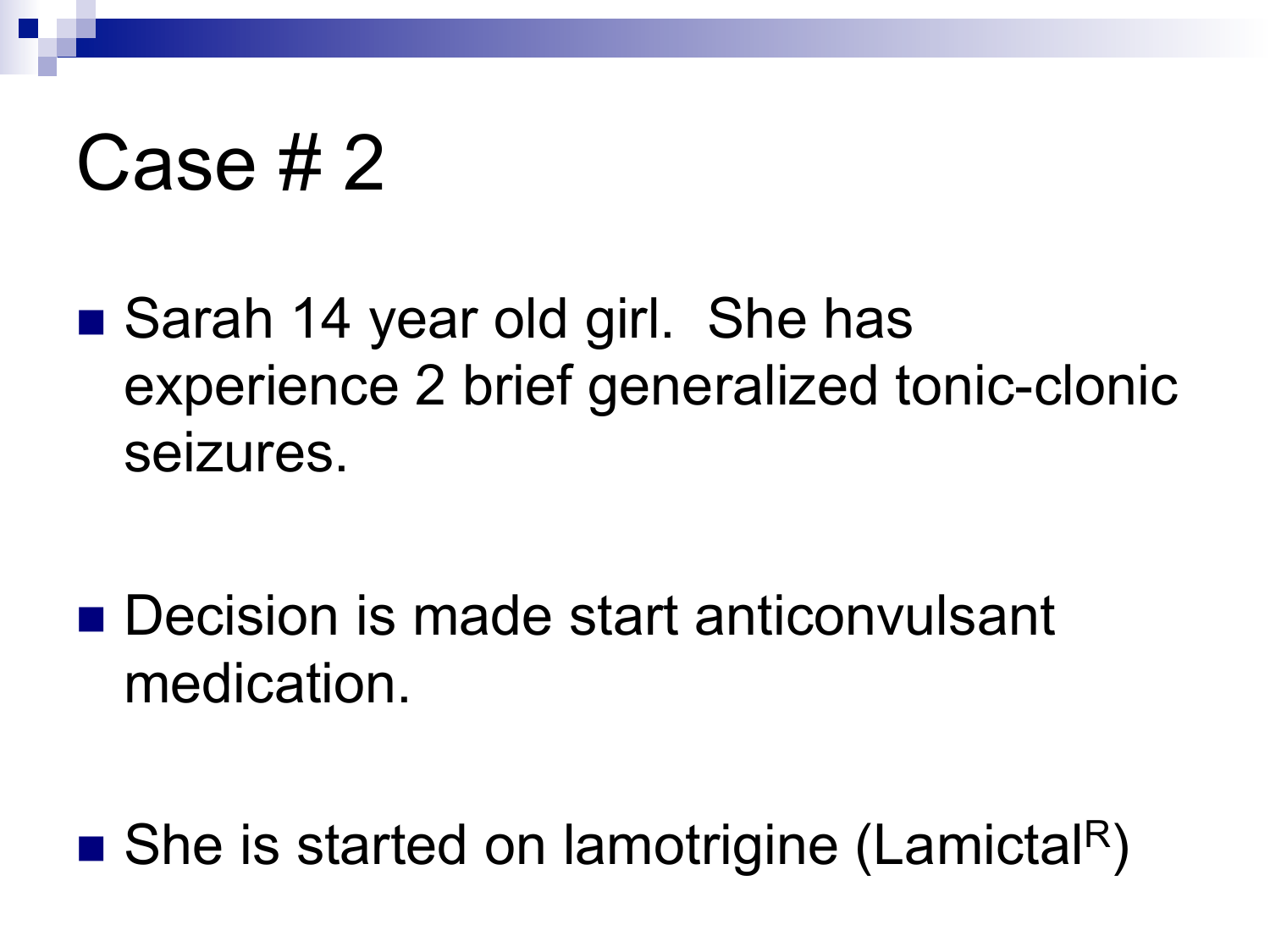# Lamotrigine (LamictalR)

■ Advantages  $\square$  Effective □ Well-tolerated  $\Box$  Twice daily

**n** Disadvantages □ Allergic Rash  $\Box$  Titrate Slowly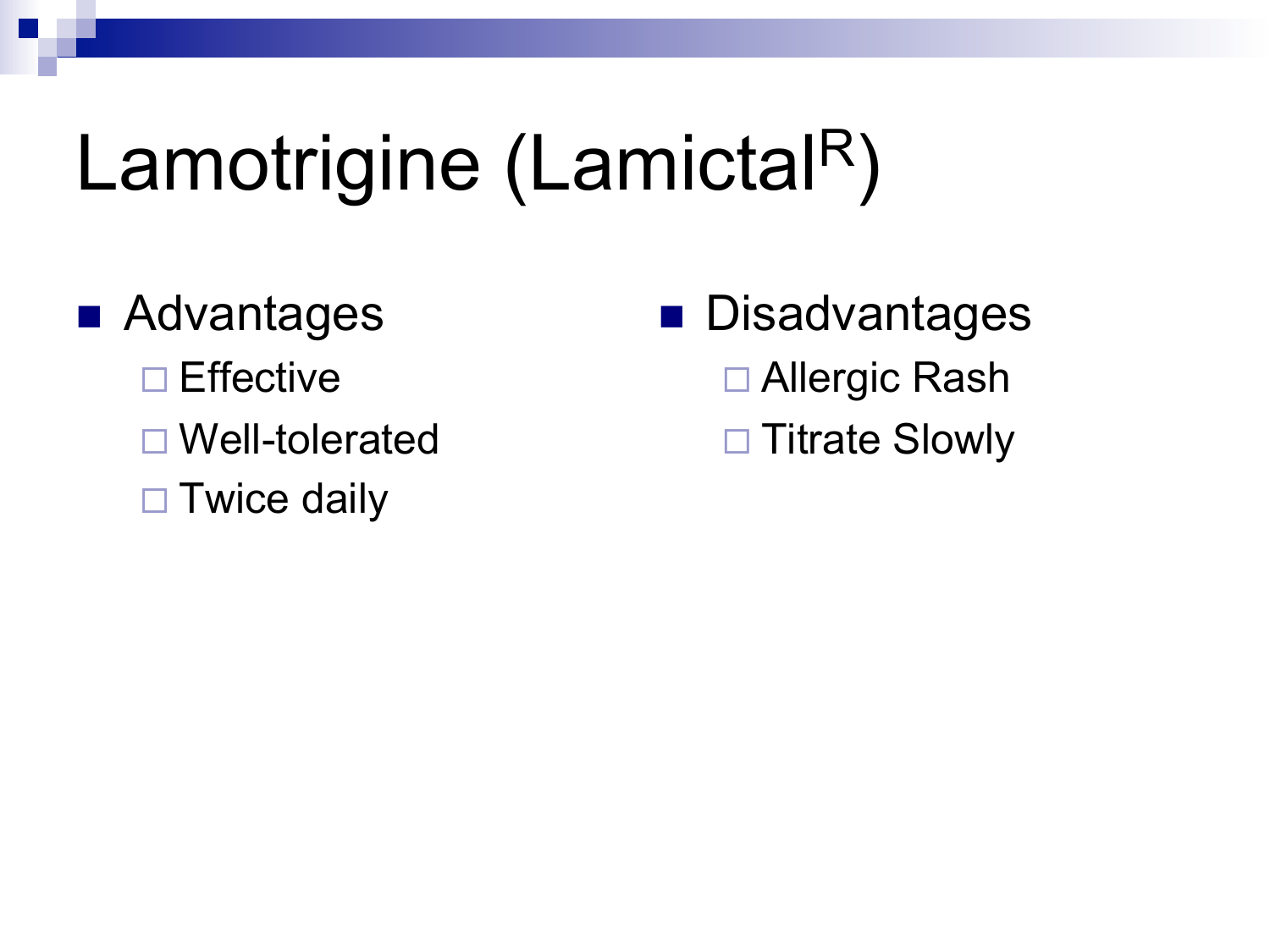### Case #2 continued

■ Sarah returns to your office 3 weeks later. ■ She has developed a rash and fever.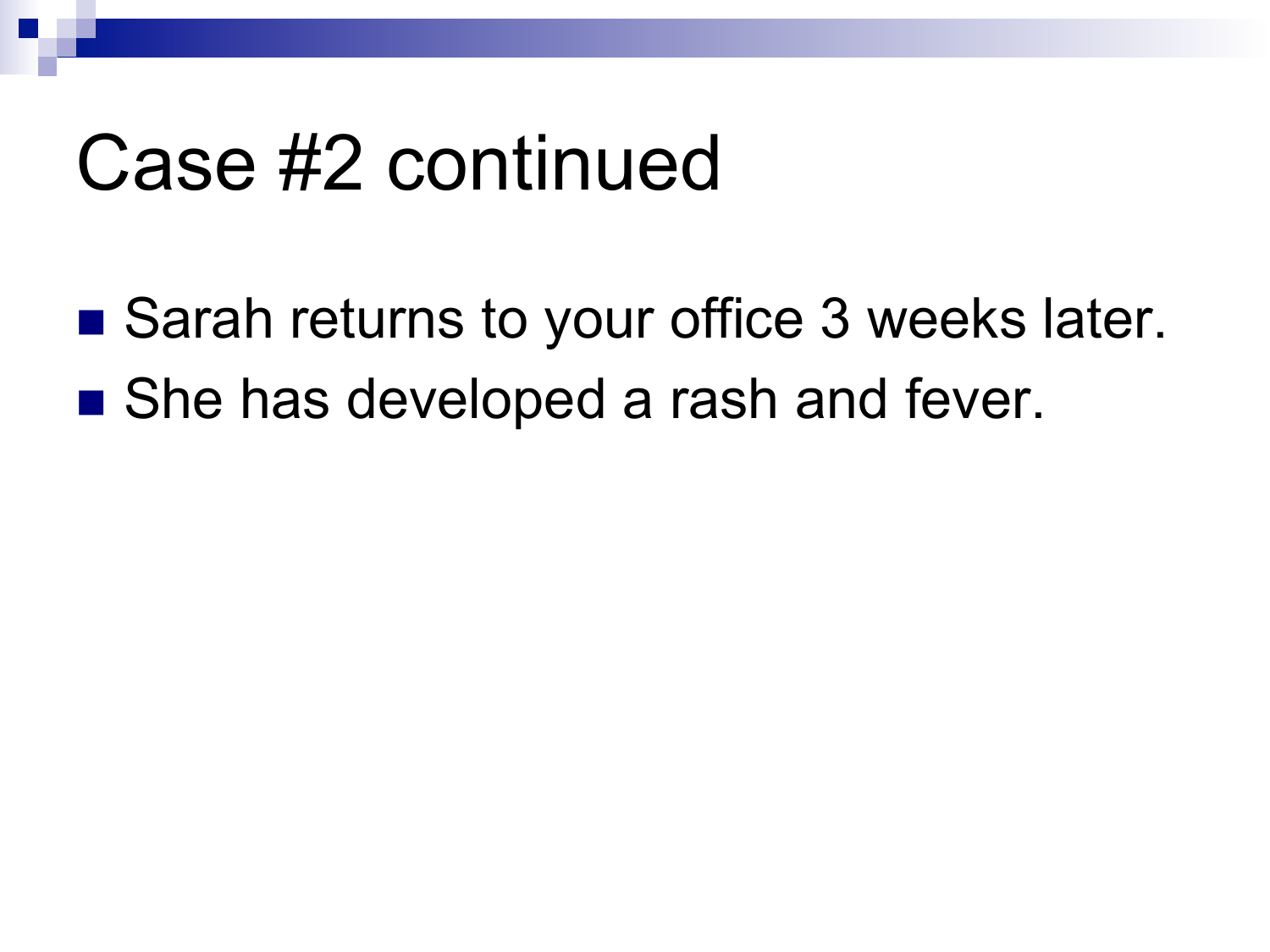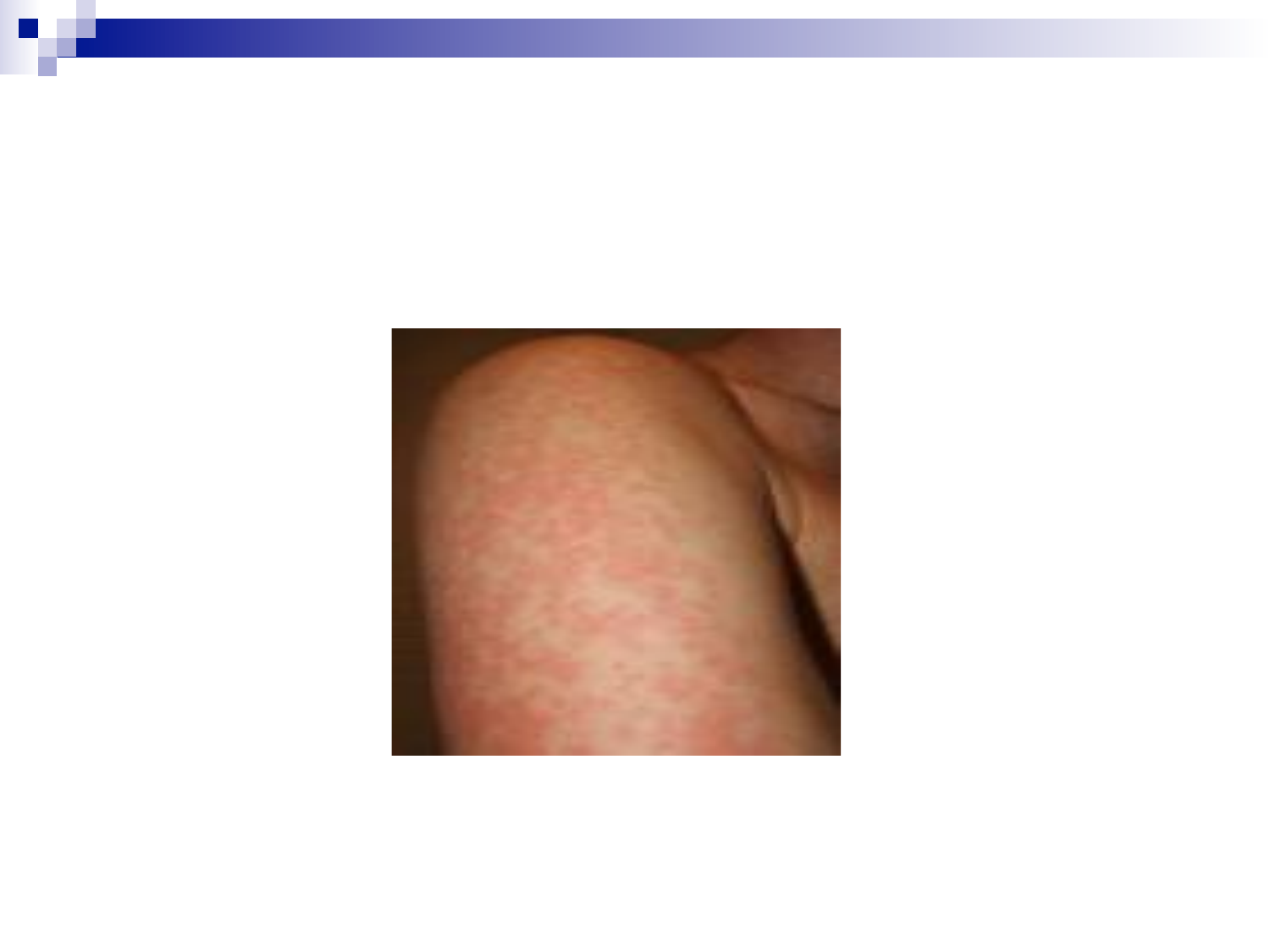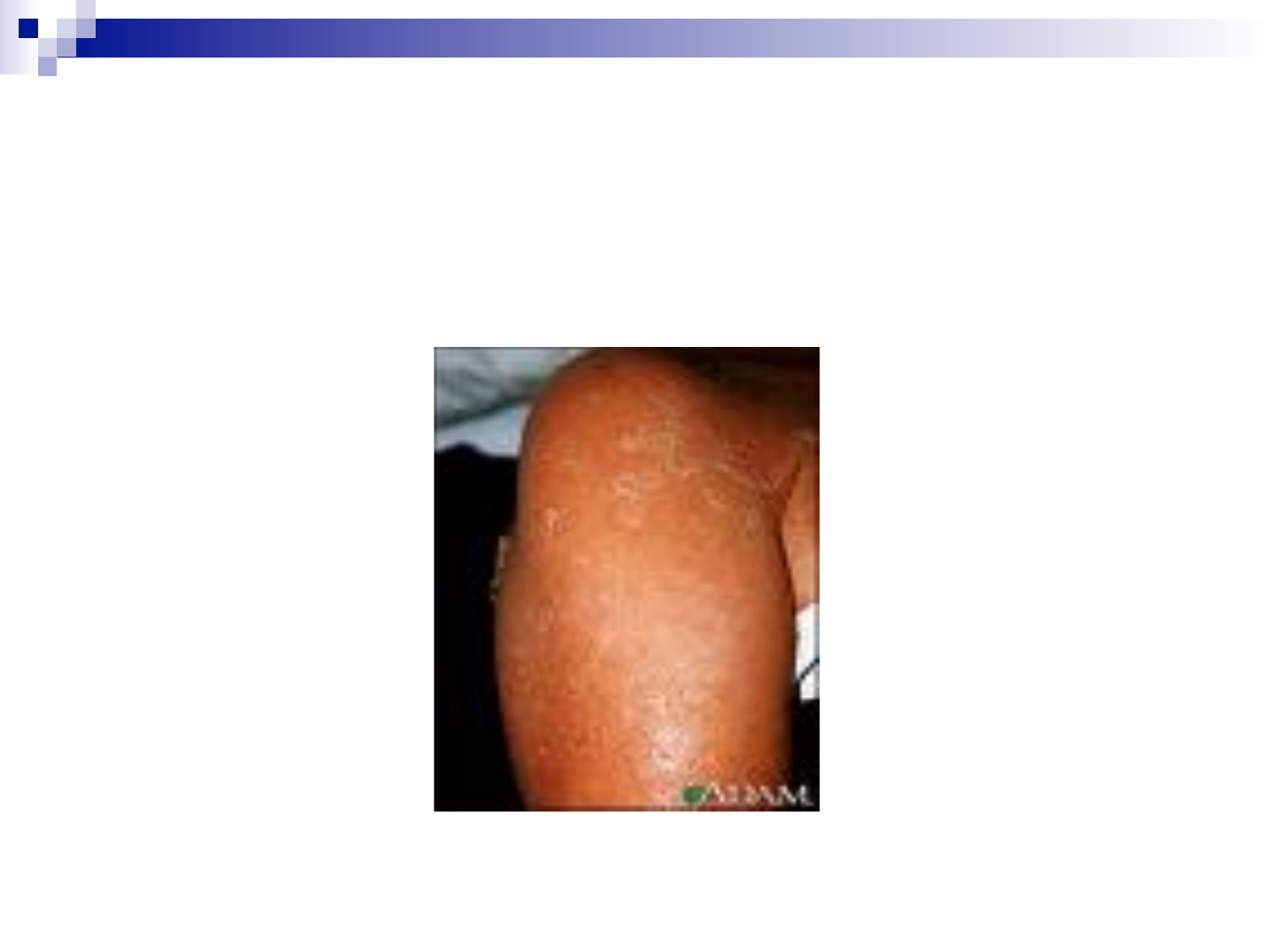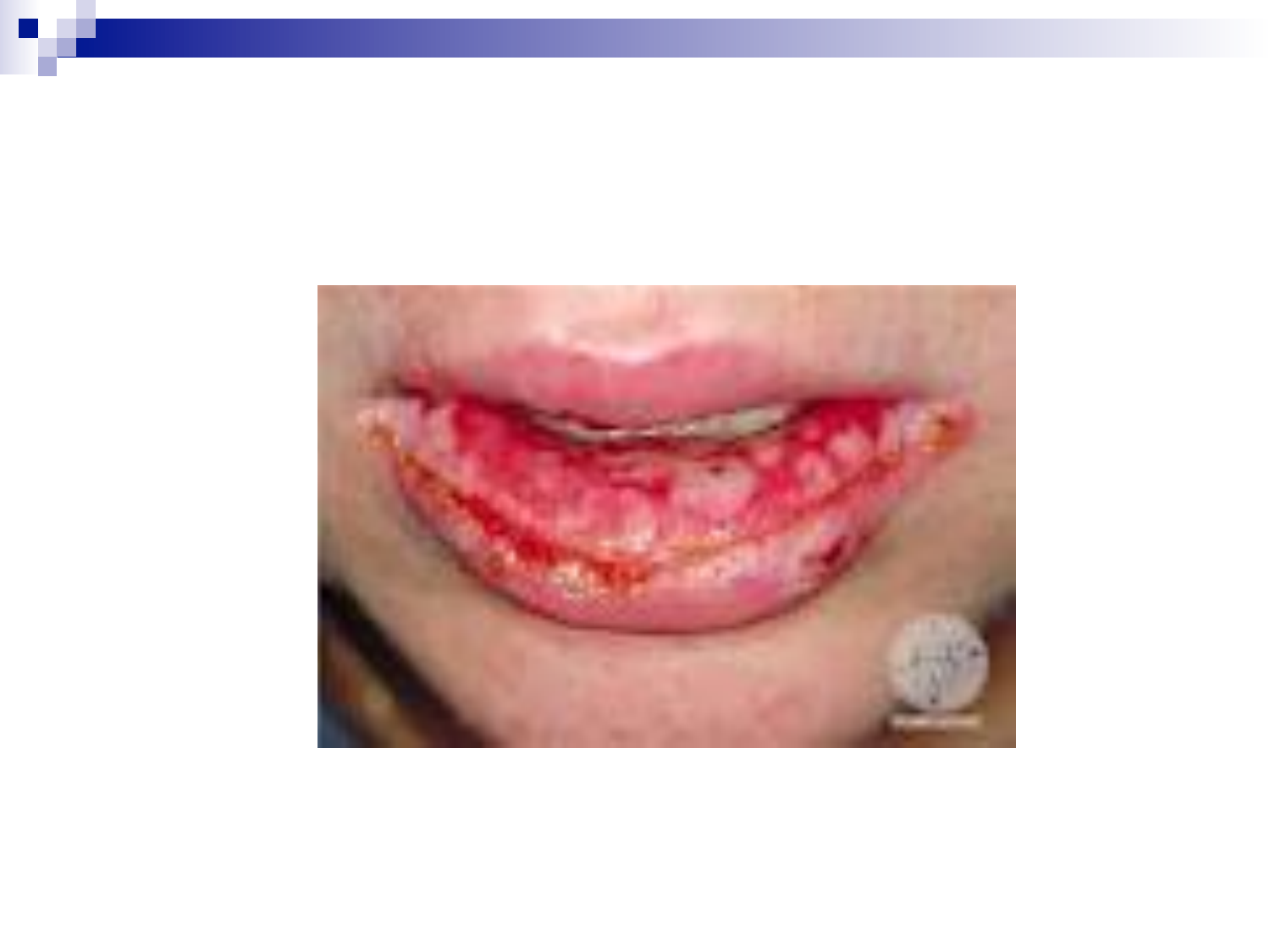# Idiosyncratic "allergic" reactions

- Unpredictable
- NOT dose-dependent
- **u.** Usually occur early in the course of treatment
- Range: Mild-> severe
- **n** Rare: 1 in 20,000 50,000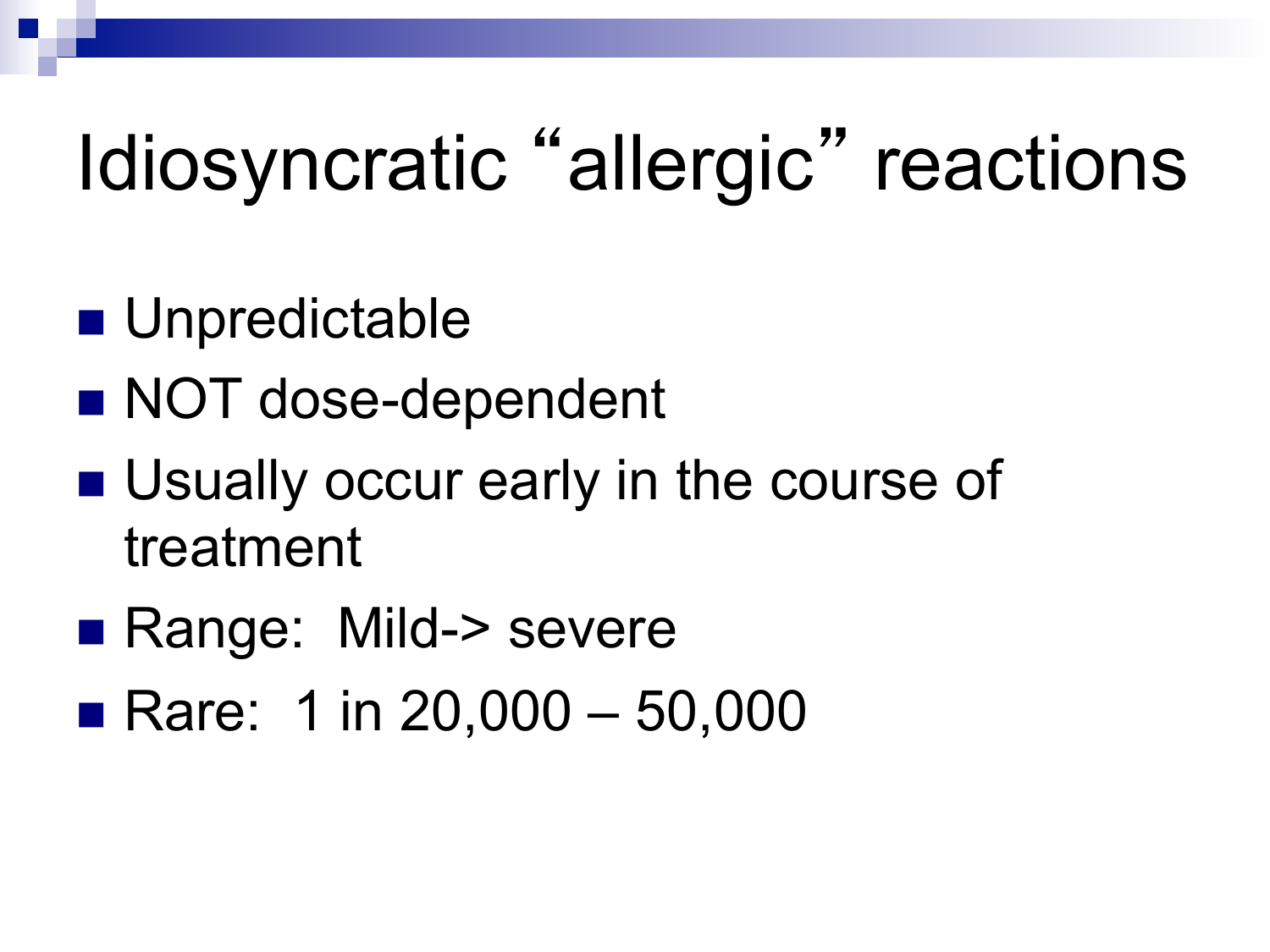# Idiosyncratic "allergic" reactions

#### ■ Skin Rash

- $\Box$  Usually within 4 6 weeks
- $\Box$  Titrate dose up slowly
- □ Mild Severe
	- **Reversible if discontinued early!!**
- □ AED: lamotrigine 1:1000-2000

 $\Box$  Others: phenytoin, carbamazepine, phenobarbital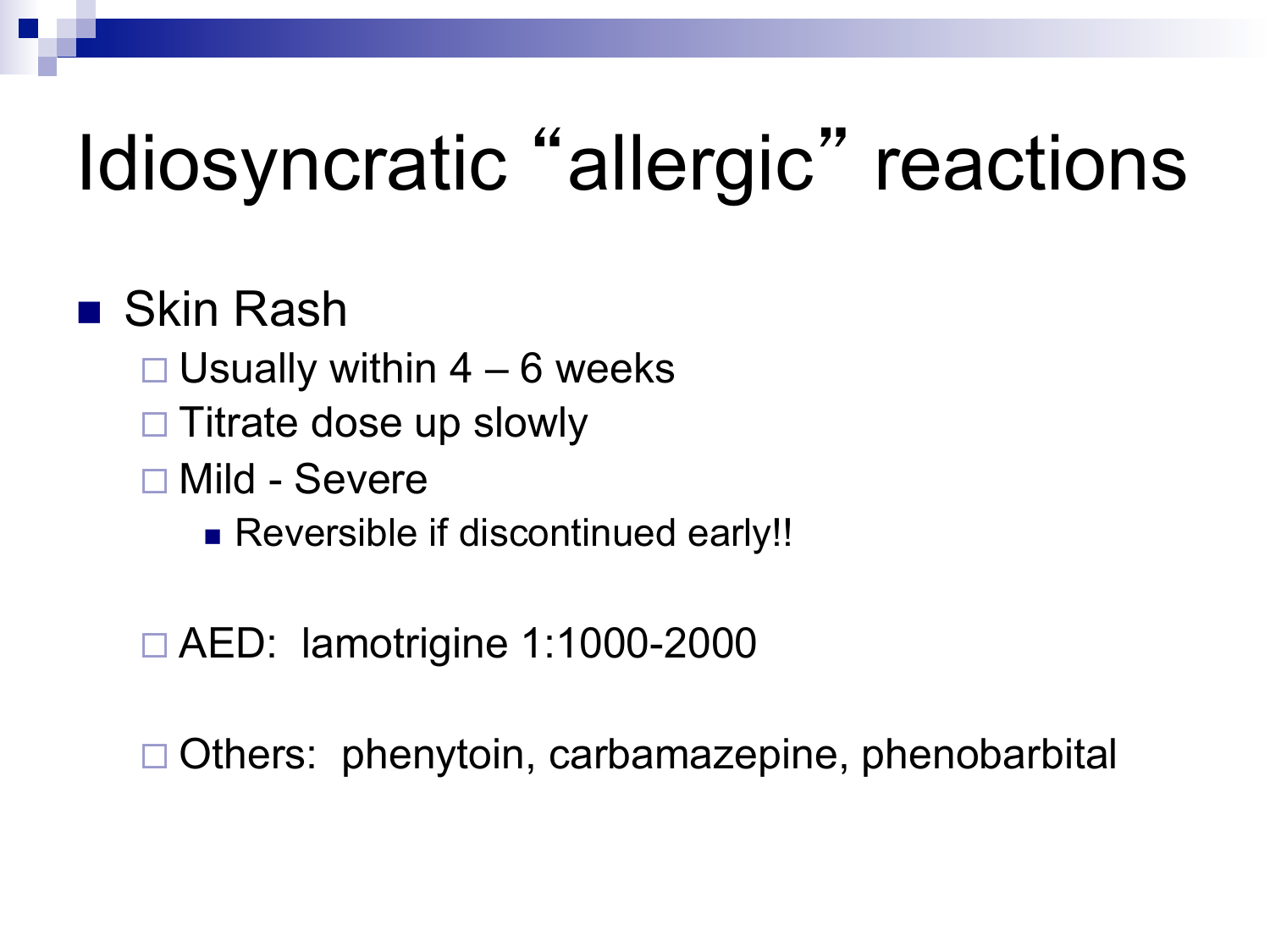# Idiosyncratic "allergic" reactions

**n** Liver

 $\Box$  Usually occurs early in treatment  $\Box$  Can be reversible if medication is stopped early

**■ Blood** 

□Symptoms:

**Bleeding, bruising, persistent infections**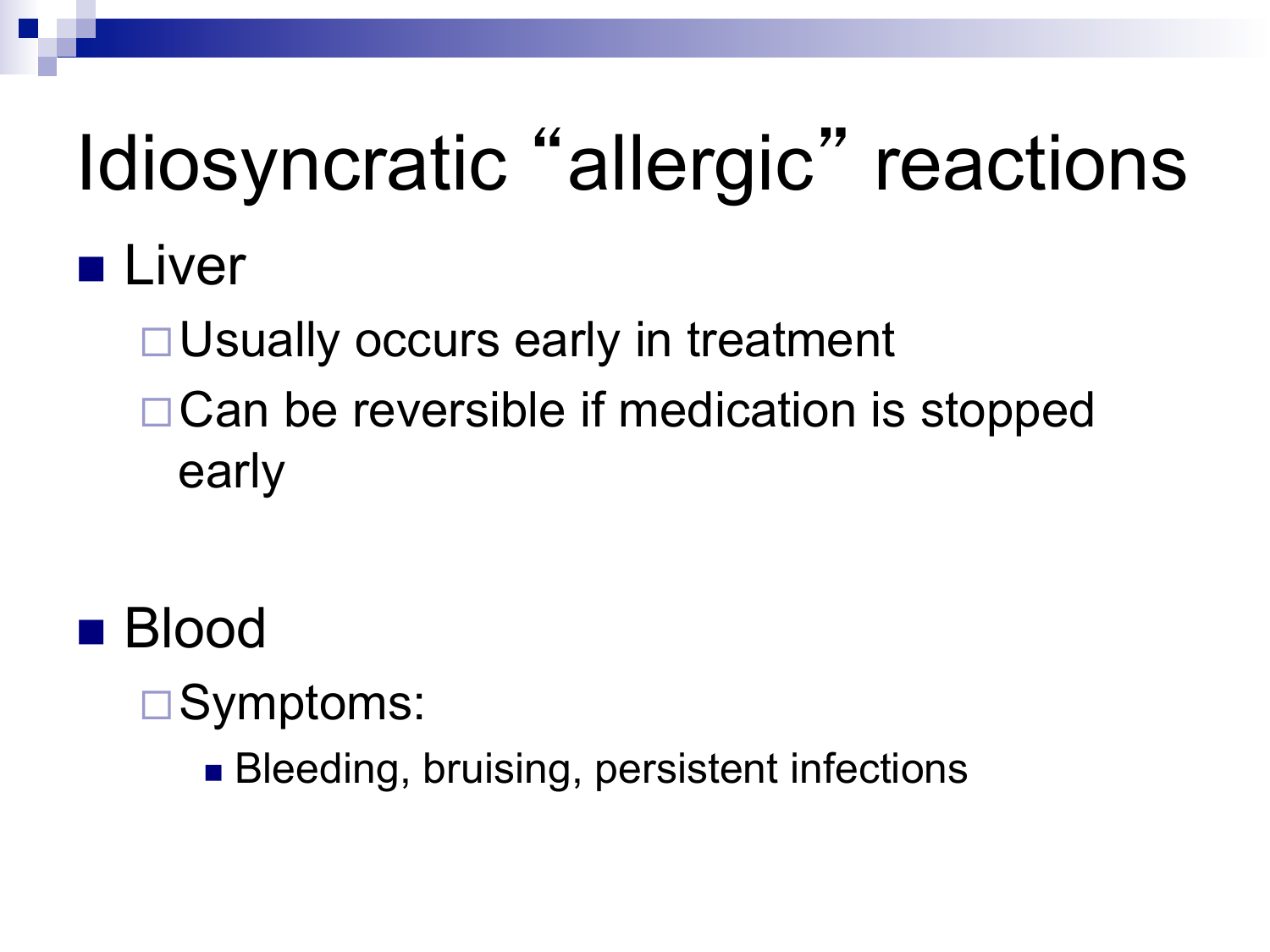# Carbamazepine (TegratolR)

- $\blacksquare$  Advantages  $\square$  Effective
	- $\Box$  Well tolerated
- **n** Disadvantages
	- □ Dizziness/unsteady
	- □ "allergic" reaction
	- □ Drug Interactions
	- $\square$  May exacerbate seizures
		- **Nyoclonic, absence**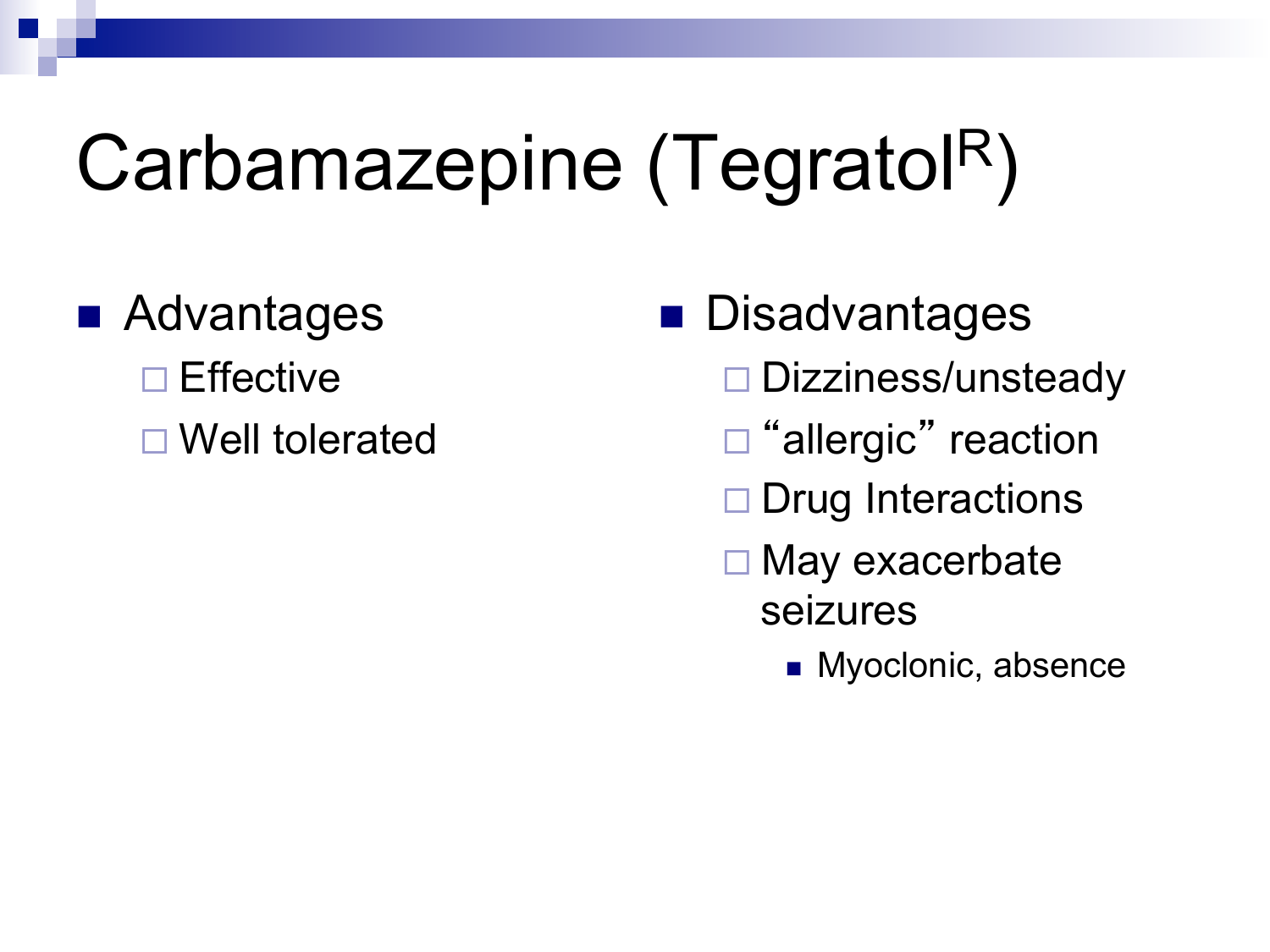### **Carbamazepine**

- Rare serious & potentially fatal skin reactions:
	- $\blacksquare$  1 to 6 per 10, 000 patient

■ Asian Ancestry: risk 10 times higher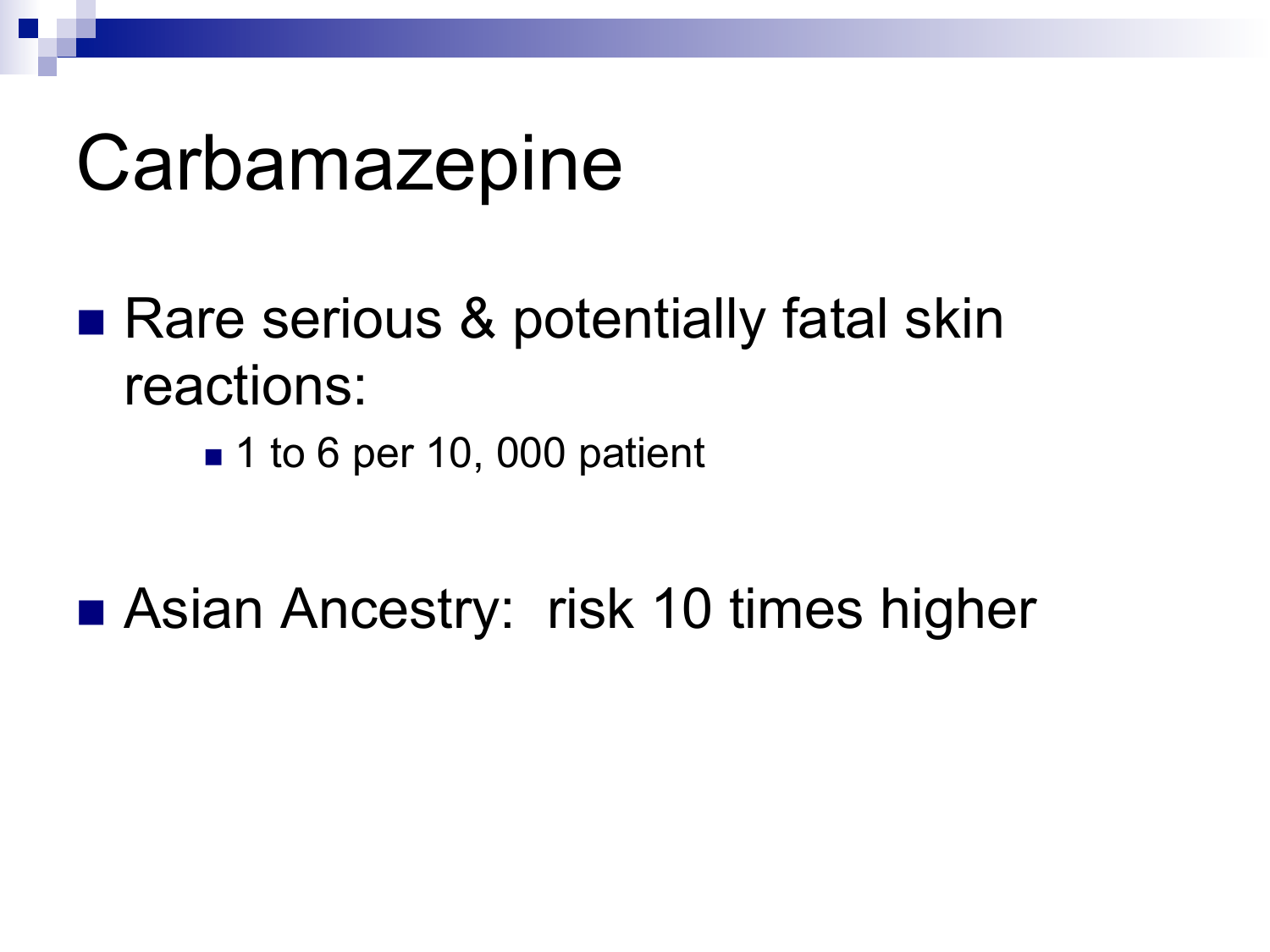## Carbamazepine

#### n Genetic Marker

- Inherited variant of a gene (HLA-B 1502 allele), an immune system gene
- $\Box$  Patients with this variant are at a higher risk
- It is possible to screen: blood test

#### Asian Ancestry: prevalence of this allele

- **High Risk:**  $(10-15%)$ 
	- $\Box$  China (Han Chinese), Thailand, Malaysia, Indonesia, Philippines, Taiwan
- $\blacksquare$  Moderate Risk: (5-10%)
	- $\Box$  South Asia
- **Low Risk:**  $($  **<1%)** 
	- □ Japanese or Korean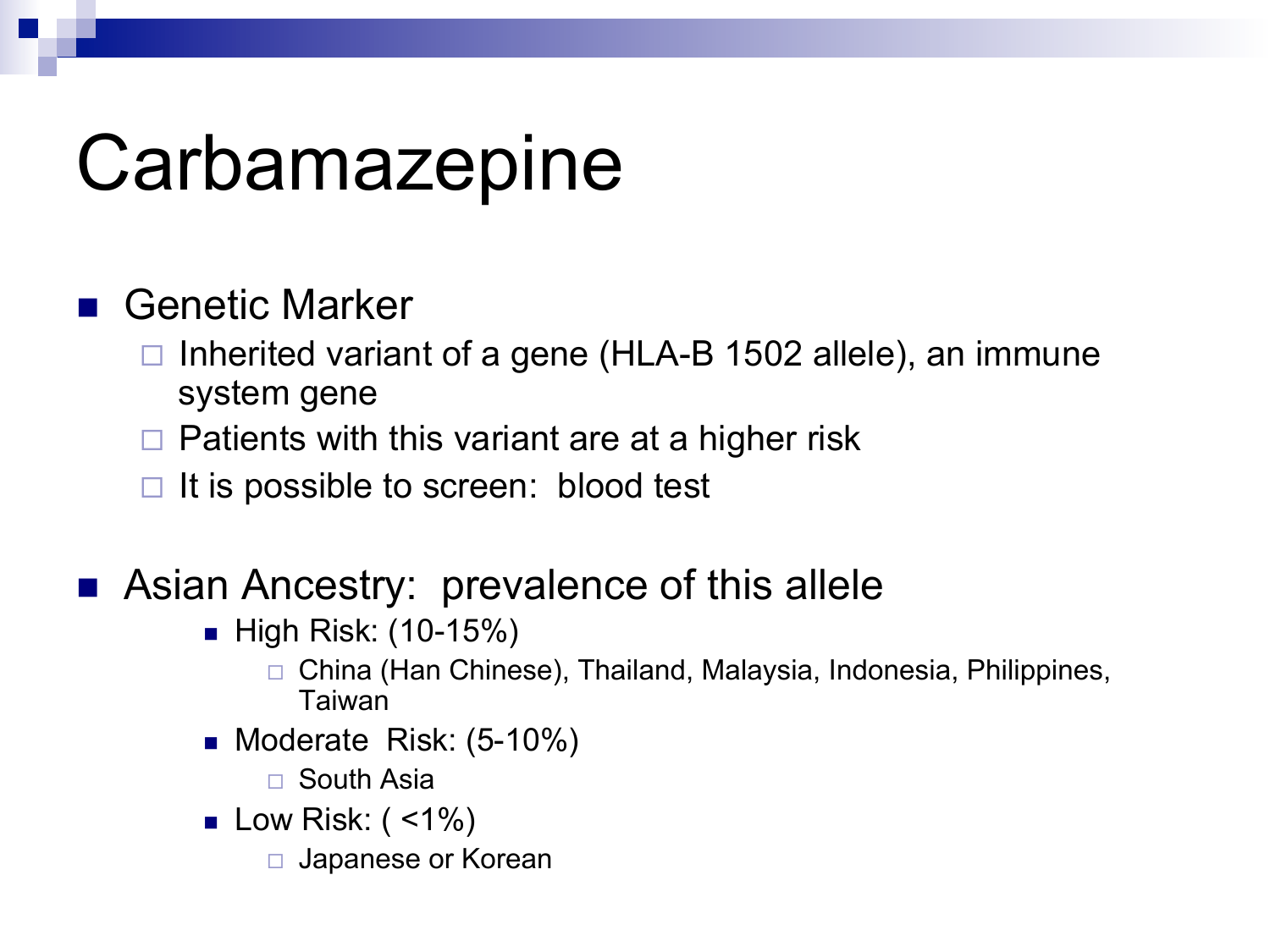## **Carbamazepine**

#### **n** Note:

- $\Box$  If already on carbamazepine for months
	- **Unlikely to experience serious reaction**
- $\Box$  Patients with positive results may not get this reaction
- **□ Serious skin reactions can still occur in** patients who test negative
- $\Box$  Regardless of ethnicity
	- **n** Monitor for signs and symptoms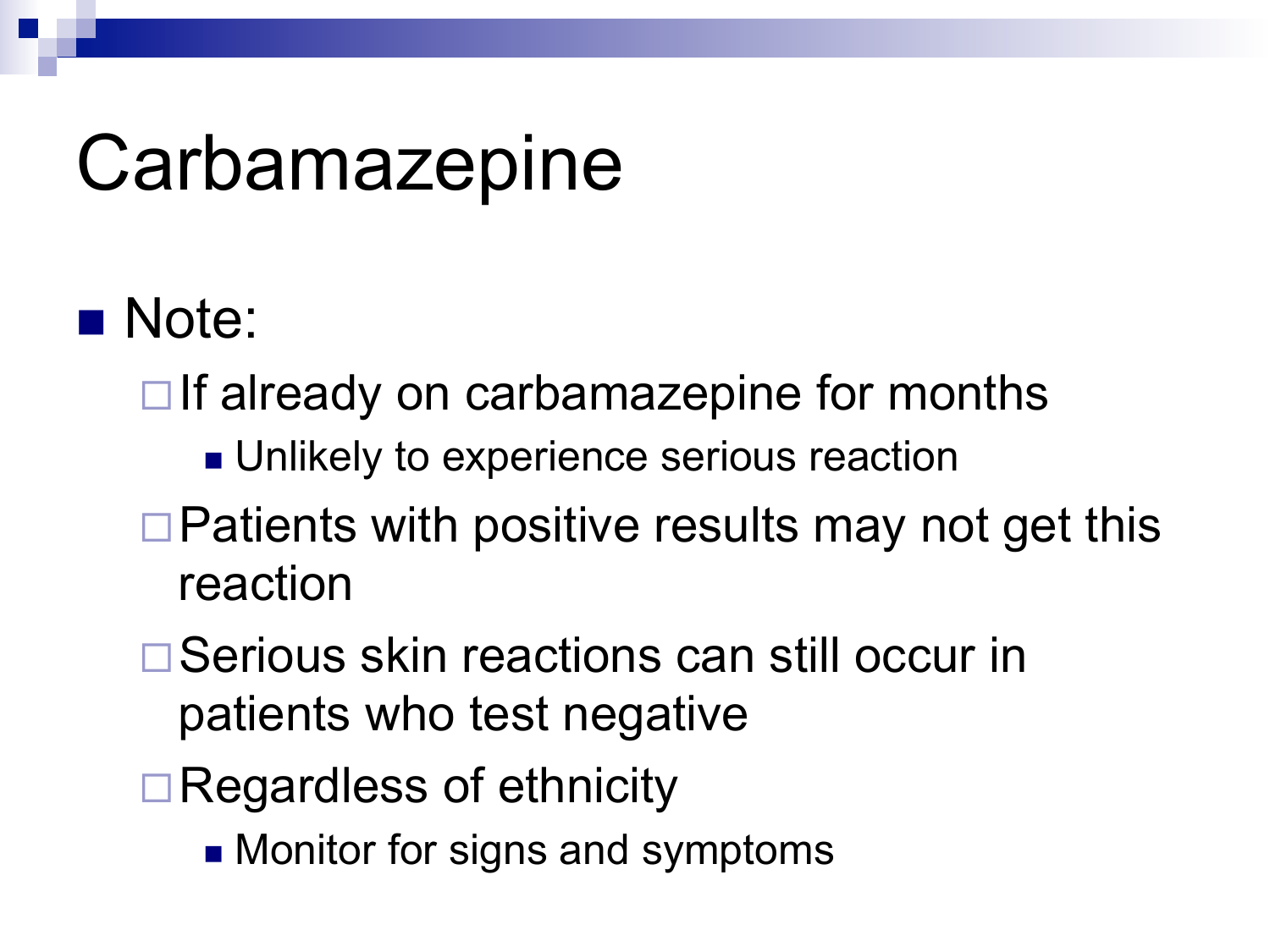# Review of Drugs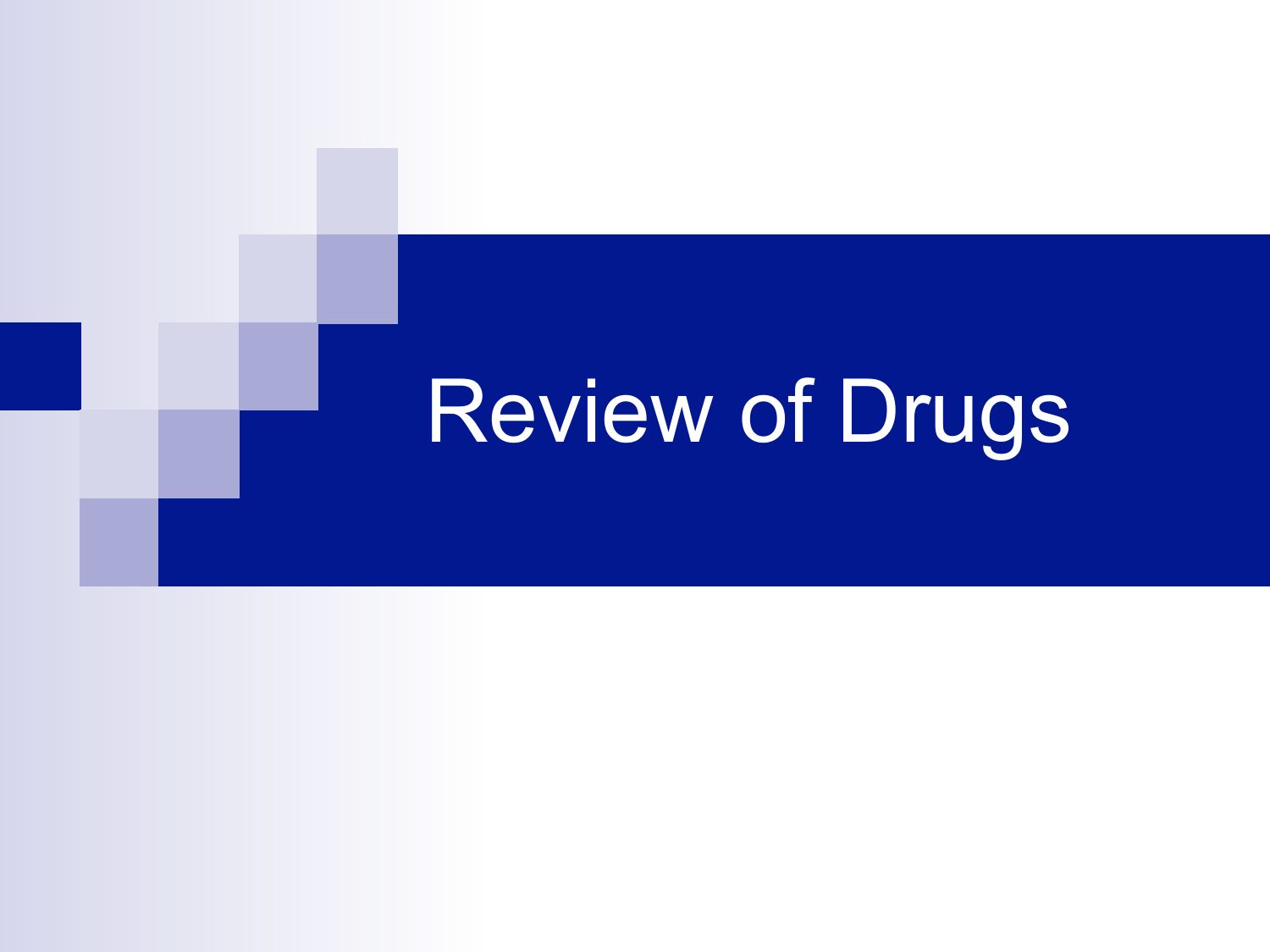# Phenytoin (Dilantin<sup>R</sup>)

- Advantages
	- $\square$  Effective
	- □ Broadspectrum
	- $\square$  Chew tabs, capsules
	- $\Box$  Intravenous
	- $\square$  Inexpensive
	- Once daily
- **n** Disadvantages
	- Therapeutic levels
	- $\square$  Drug interactions
	- □ "Allergic" reactions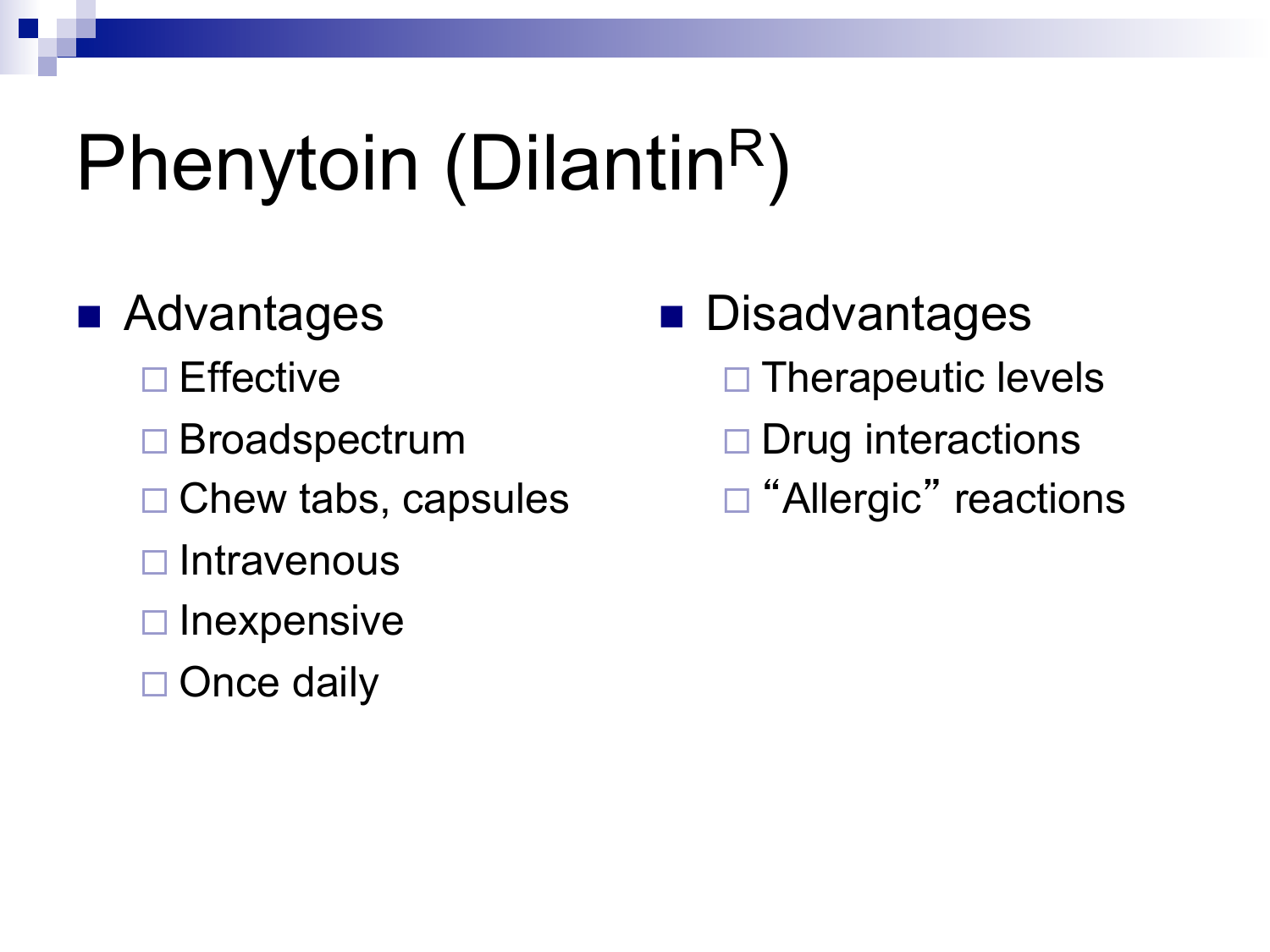# Topiramate (Topamax<sup>R</sup>)

- Advantages  $\square$  Effective □ "off label" **n** Migraine  $\square$  No "allergic" reactions  $\Box$  Twice daily
- **n** Disadvantages
	- $\square$  Cognitive effects
	- **□ Kidney Stones**
	- □ Weight Loss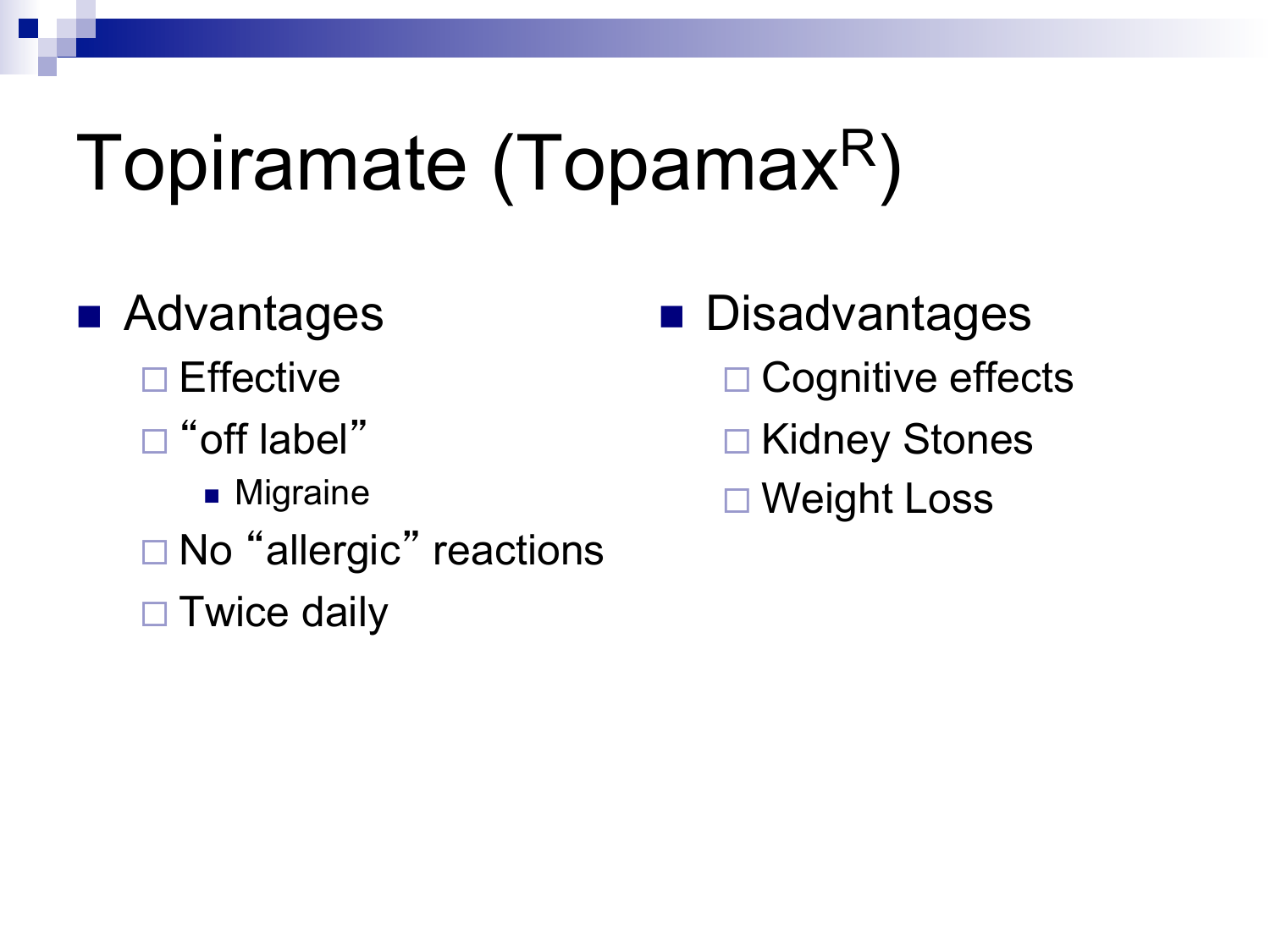# Levetiracetam (KeppraR)

- Advantages
	- $\square$  Effective
	- $\square$  No drug interactions
		- **n** Including OCP
	- $\Box$  Well tolerated
		- No "allergic" reactions
	- $\square$  Can titrate fast
- **n** Disadvantages
	- $\square$  Mild fatigue
	- $\square$  Psychosis (0.6%)
	- ¨ Cost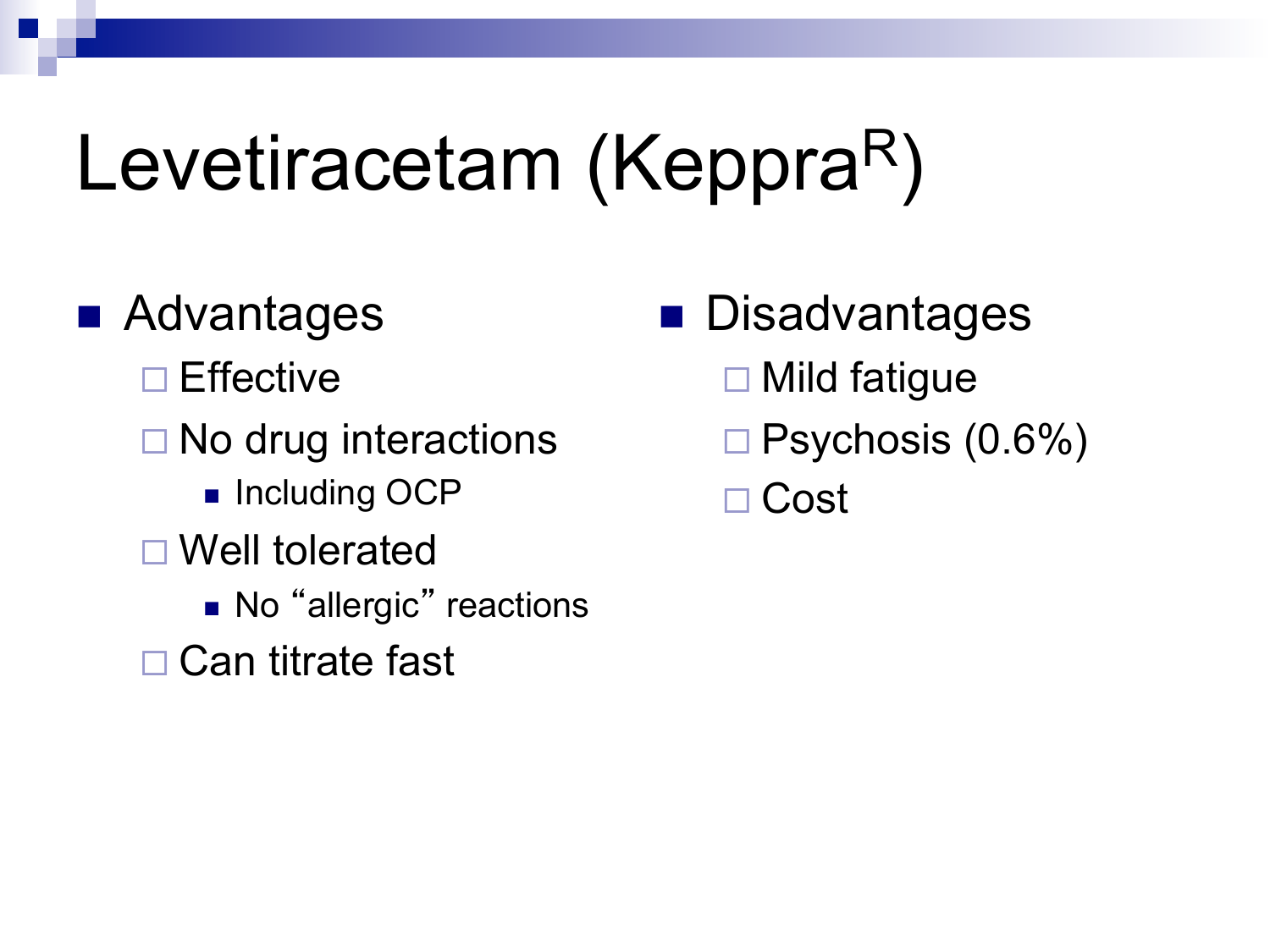# Clobazam (FrisiumR)

■ Advantages  $\square$  Effective  $\Box$  Well tolerated □ Once or twice daily

- **n** Disadvantages
	- **□** Drowsiness
	- **□** Unsteadiness
	- **Rare** 
		- **Behavior changes**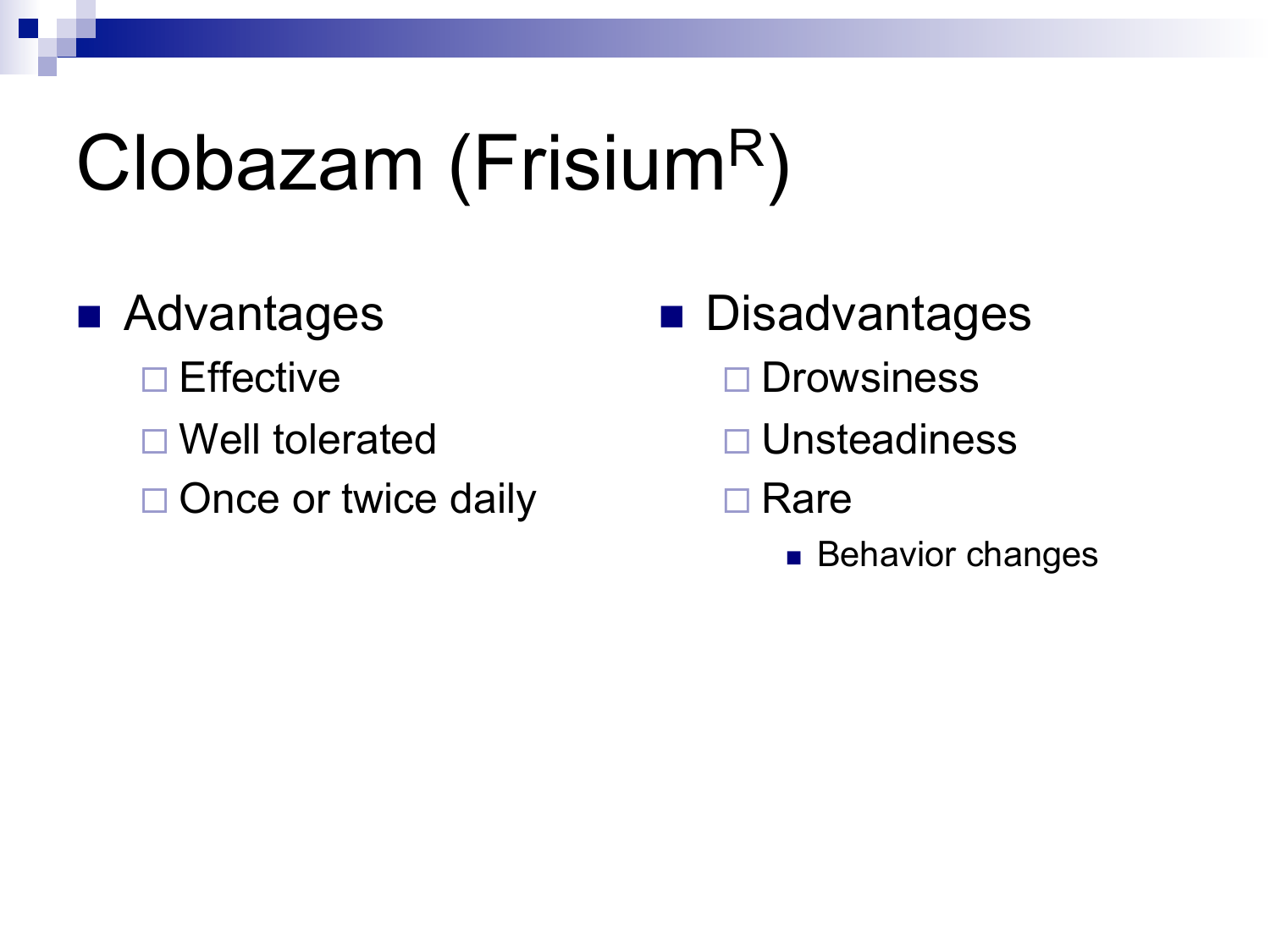# Lacosamide (Vimpat<sup>R</sup>)

- Advantages  $\square$  Effective for focal seizures
	- $\Box$  Well tolerated
- **n** Disadvantages
	- **□** Drowsiness
	- $\square$  Headache
	- $\square$  Unsteadiness
	- □ Rare
		- **Heart arrhythmia**
		- $\blacksquare$  Rash
		- **n** Suicidal behavior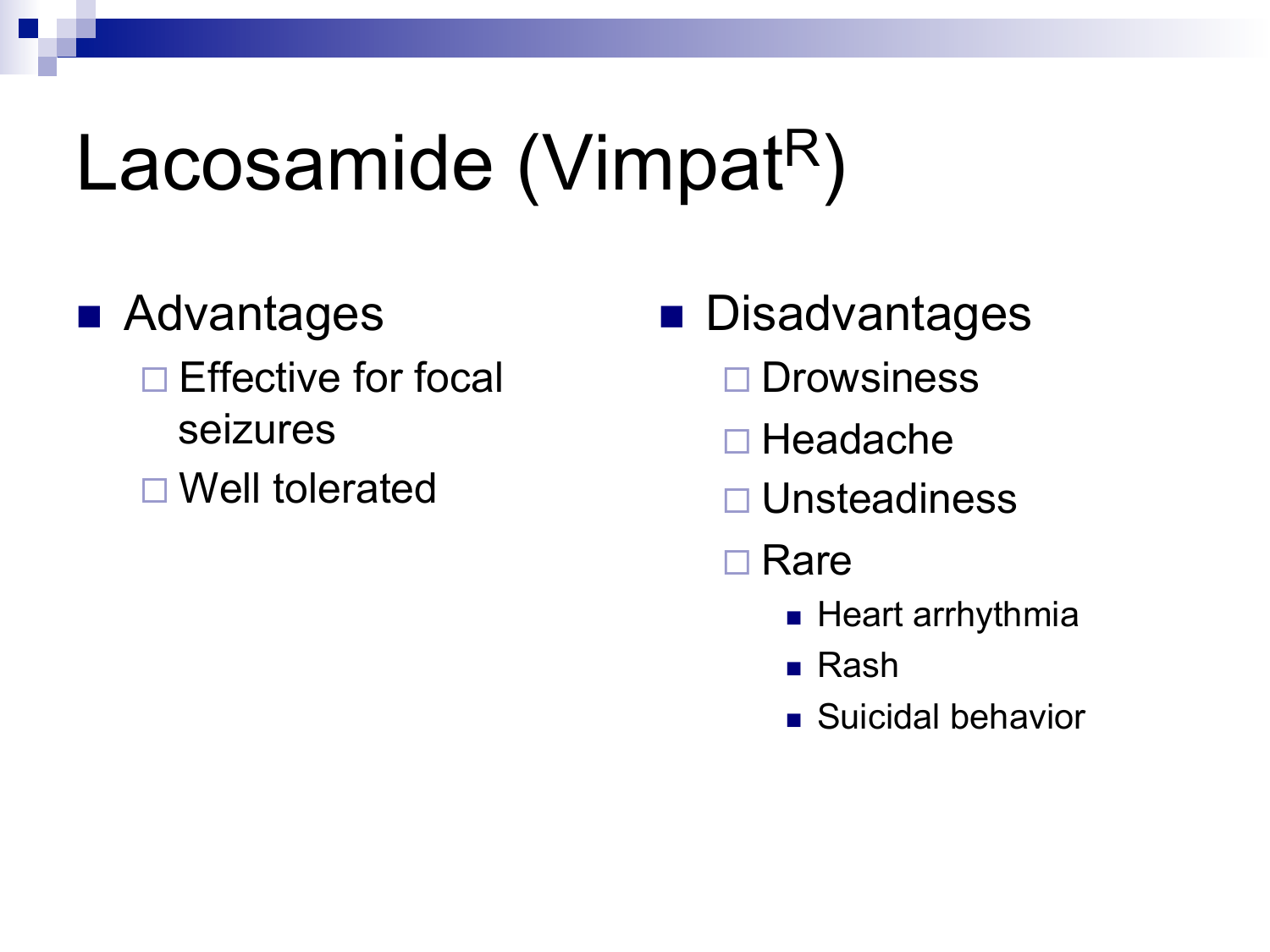# Rufinamide (BanzelR)

#### ■ Advantages

- □ Effective in Lennox-Gastaut Syndrome
- $\square$  Well tolerated
- **n** Disadvantages
	- **□** Drowsiness
	- □ Headache
	- **□** Unsteadiness
	- $\square$  Loss of appetite
	- **Rare** 
		- $\blacksquare$  Heart arrhythmia
		- $\blacksquare$  Rash
		- **n** Suicidal behavior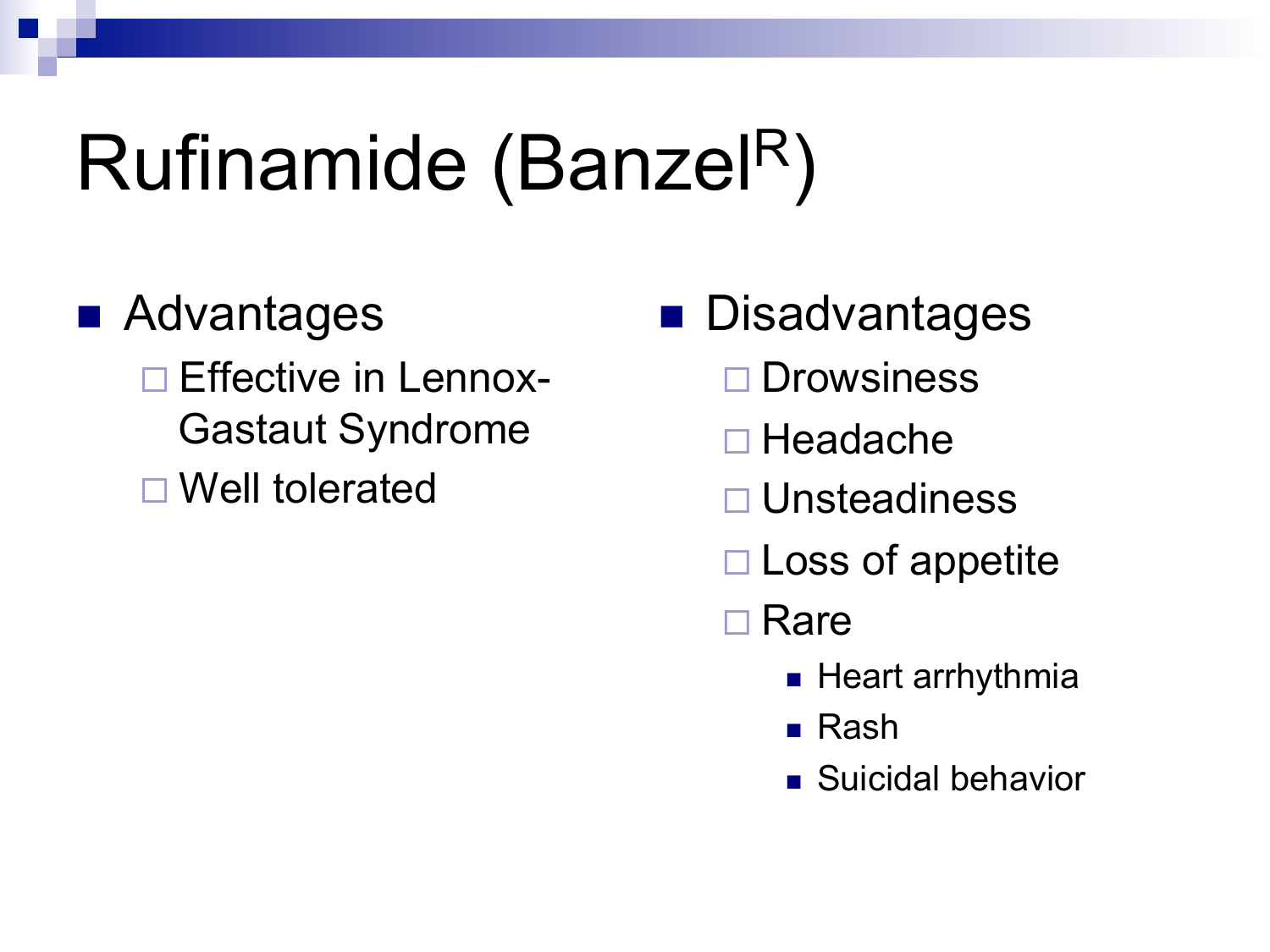# Ezogabine (PotigaR)

#### **n** Advantages

**Effective for focal seizures** 

 $\Box$  Well tolerated

- **n** Disadvantages
	- $\Box$  Three times daily dosing
	- **Drowsiness**
	- **Dizziness**
	- □ Urinary Retention
	- **Rare** 
		- **Bluish Pigmentation** 
			- $\Box$  Skin
			- □ Sclera
			- □ Retina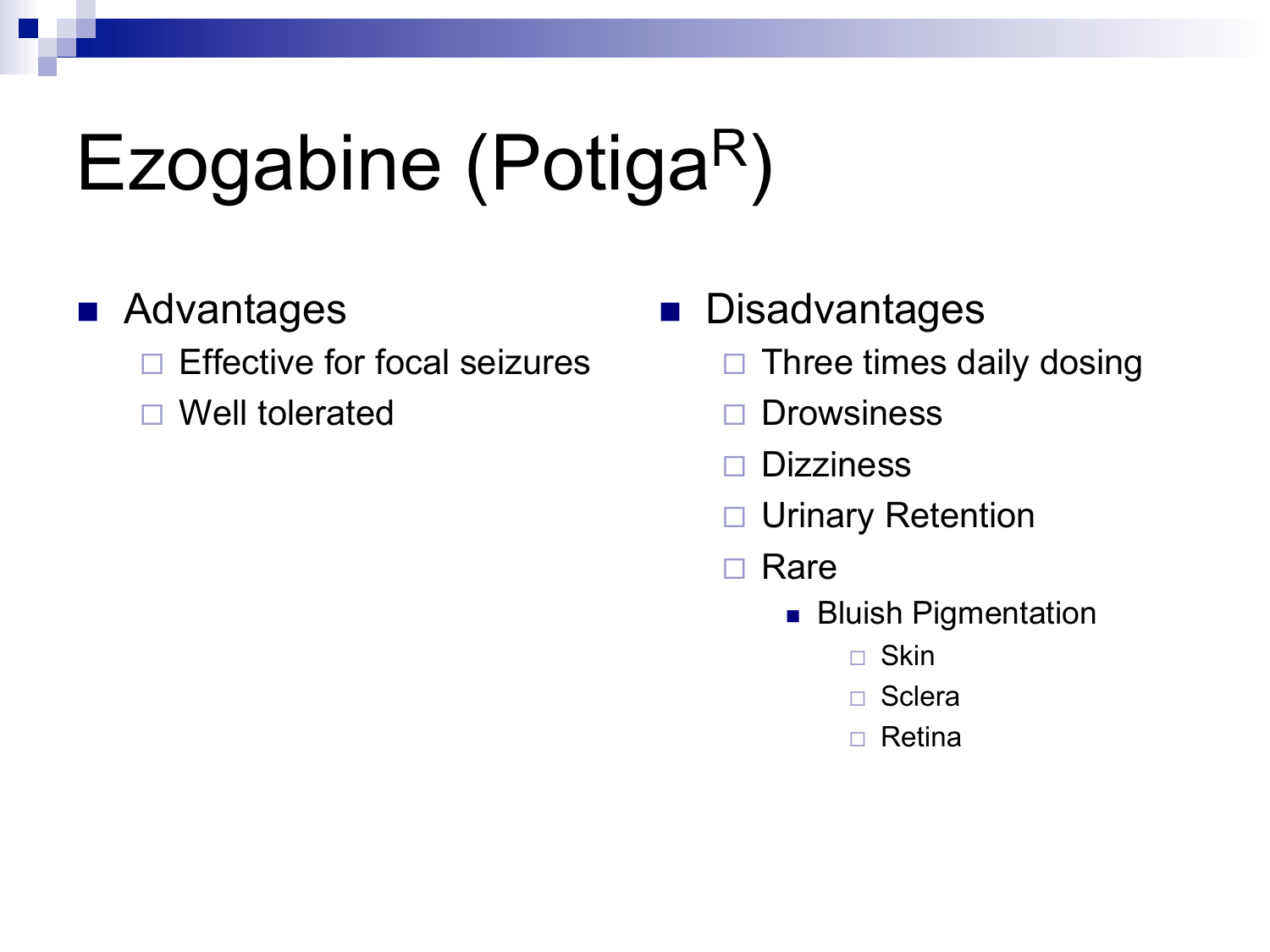# Drug Interactions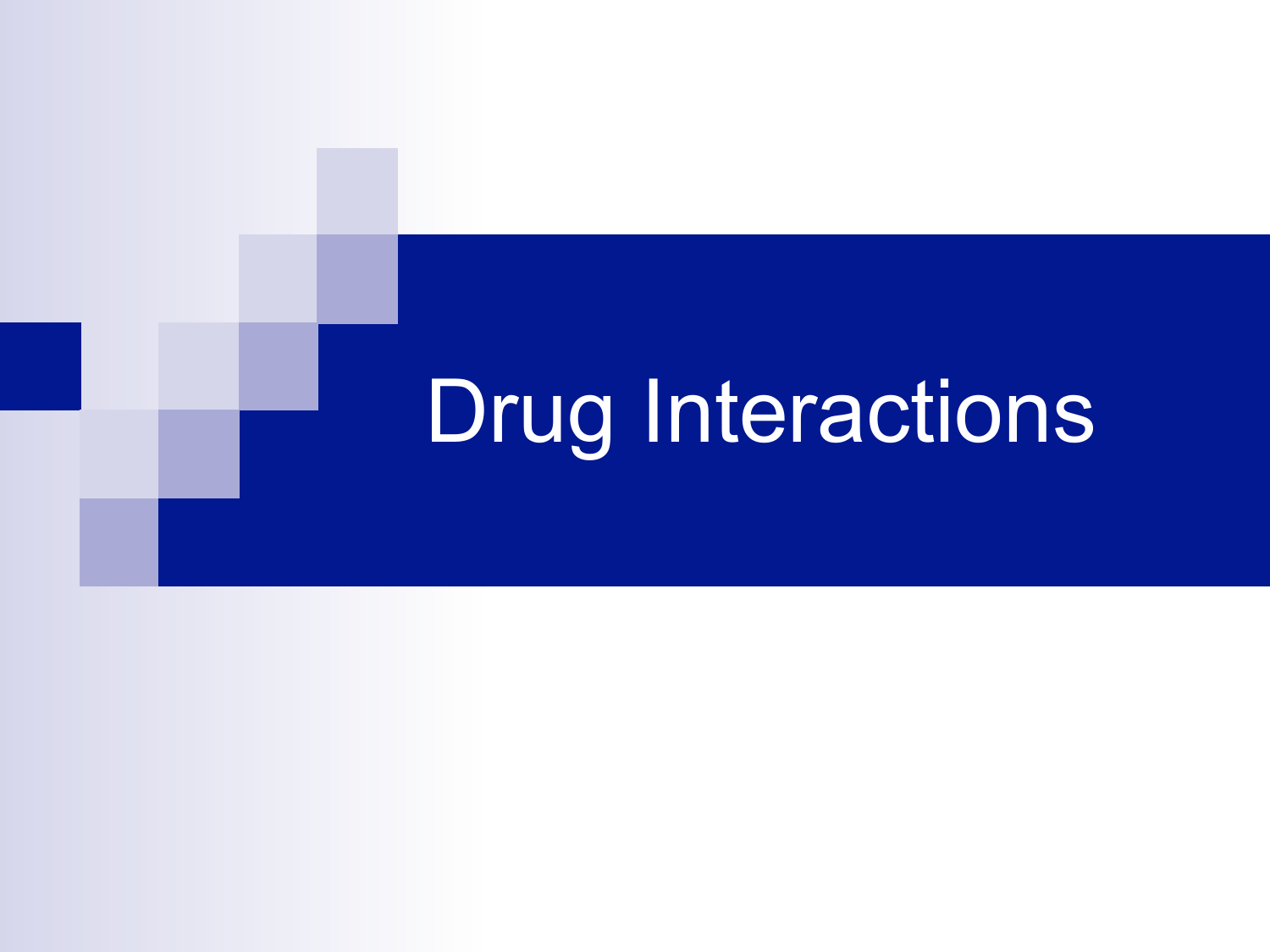# Why do drug interactions occur?

**n** Increase breakdown of other drugs

■ Decrease breakdown of other drugs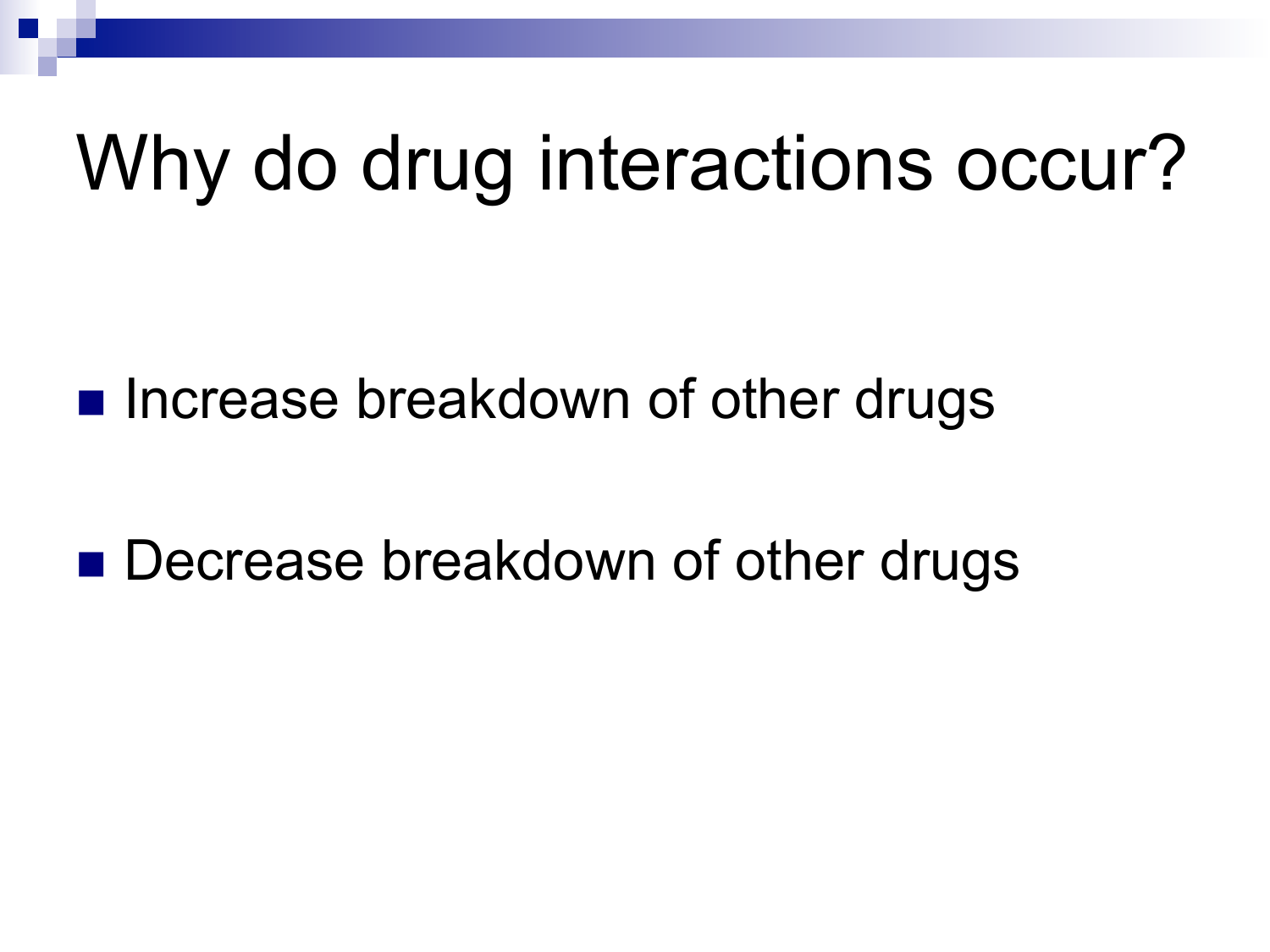### Drug Interactions: Birth Control Pill

- Reduce Effectiveness  $\square$  Carbamazepine **Oxcarbazepine**  $\Box$  Phenobarbital □ Phenytoin  $\Box$  Topiramate
- **n** Lamotrigine
- **No Effect** 
	- □ Clobazam
	- □ Clonazepam
	- $\square$  Ethosuximide
	- **Gabapentin**
	- $\Box$  Levetiracetam
	- □ Valproic Acid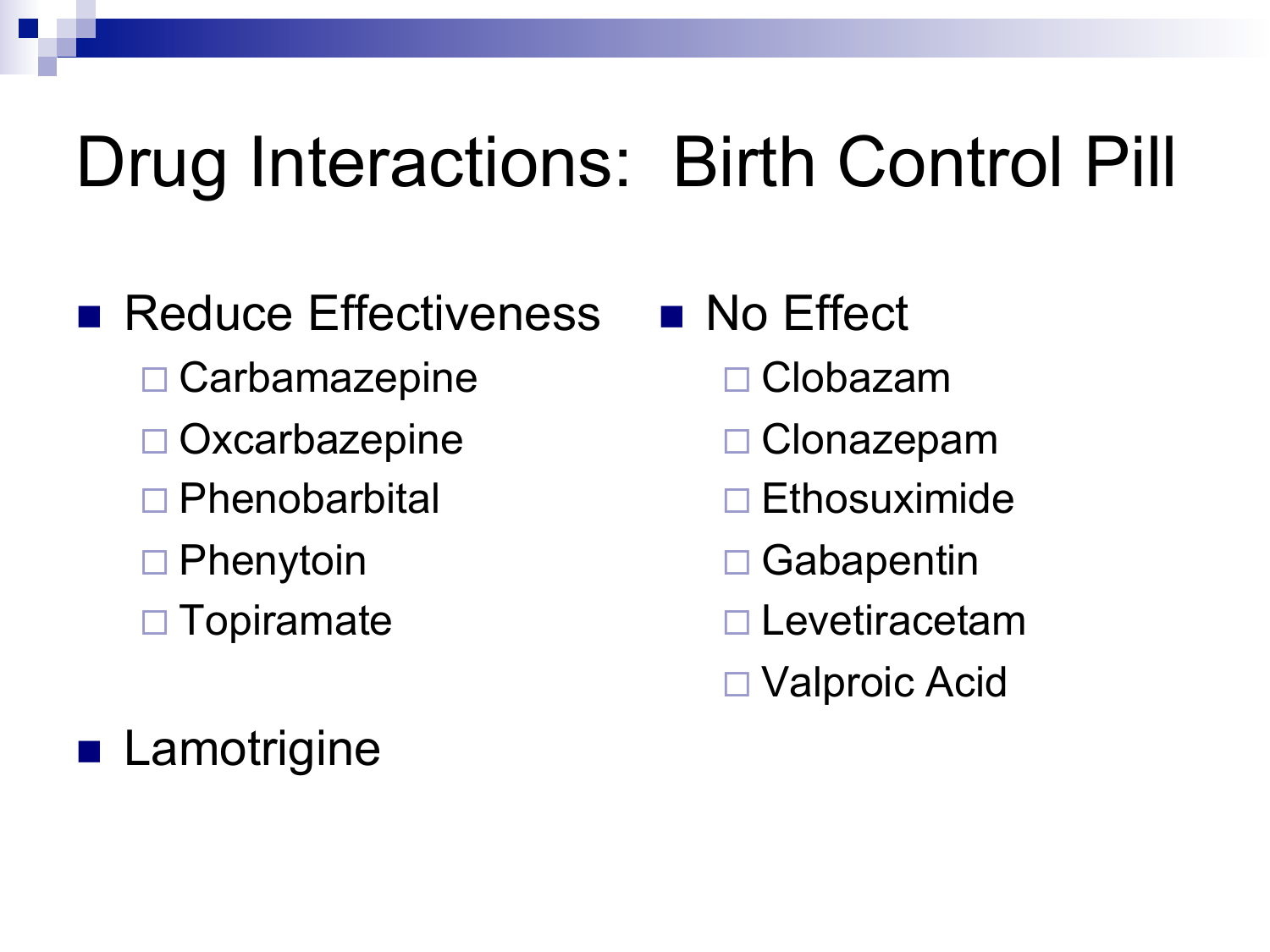# Stopping AED Therapy

- Need to continue AED therapy should be reevaluated after 2 years seizures free.
- Factors favoring low risk recurrence  $\square$  Minimum 2 years seizure free □ Normal EEG □ Normal Neurological Examination
	- $\square$  Ease of controlling seizures
- Slow withdrawal of medications:  $\Box$  over 2-3 months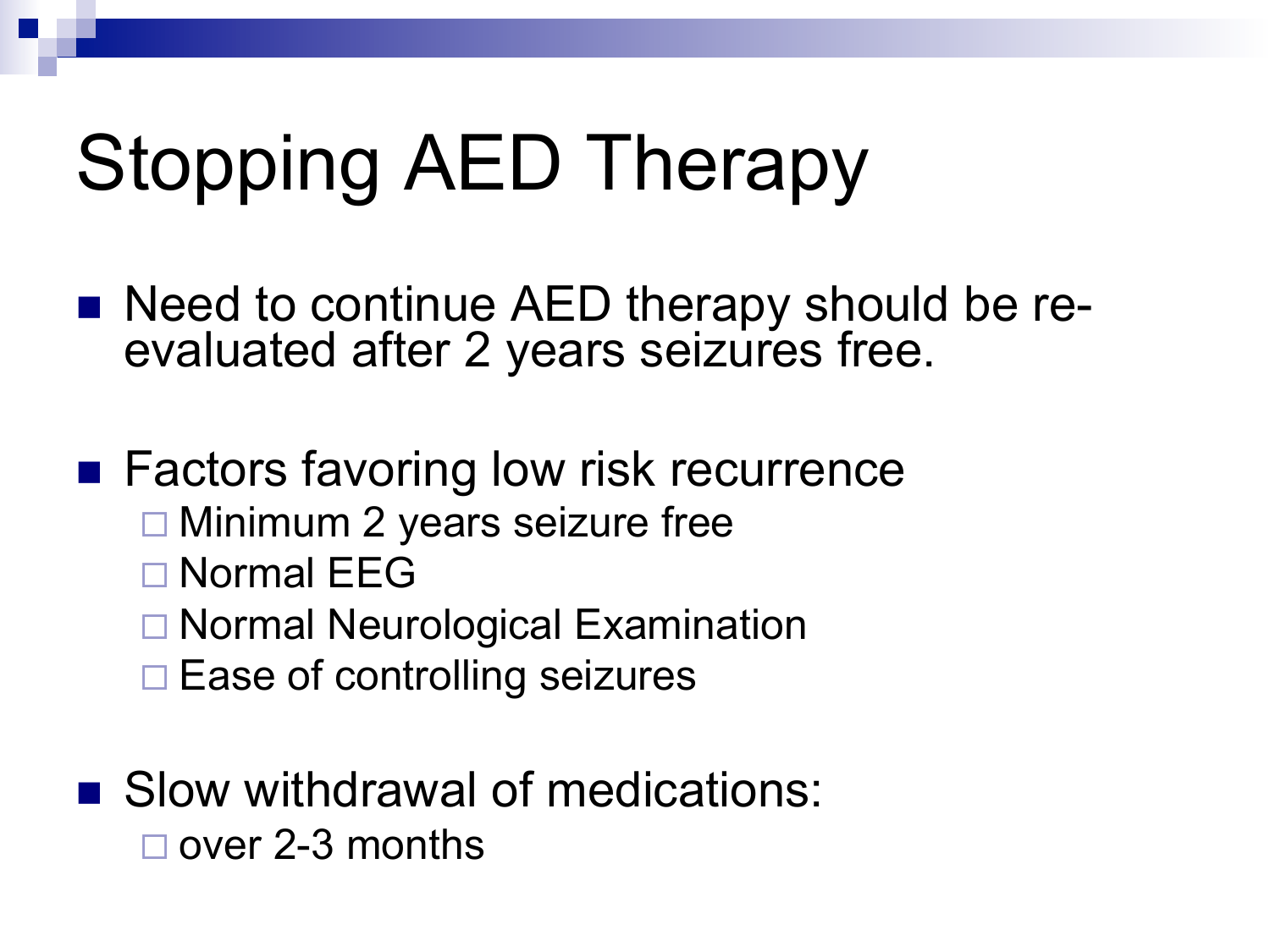Anticonvulsant Medication and Pregnancy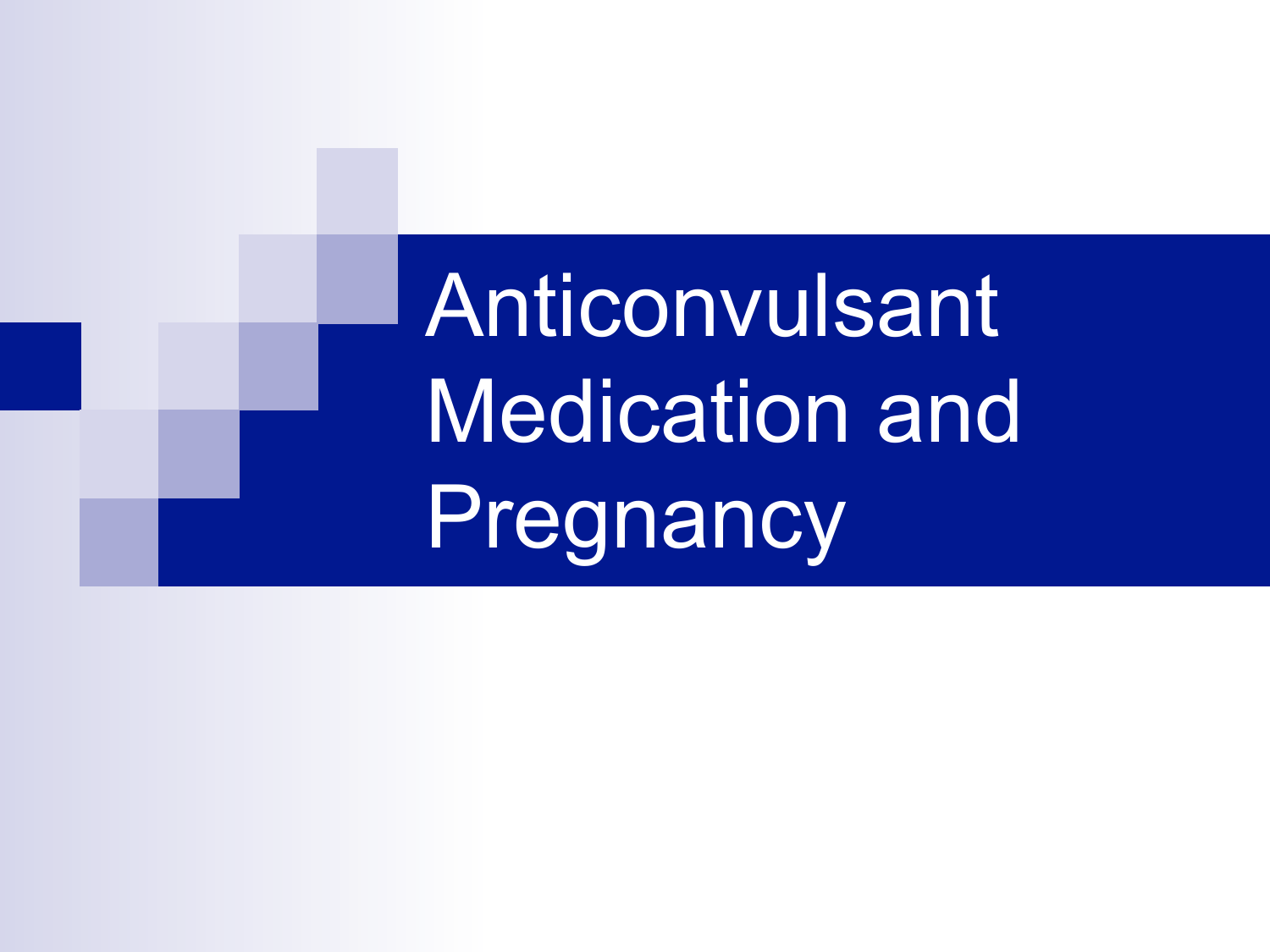### Anticonvulsants and Pregnancy

- > 90% of women with epilepsy will have **a healthy baby**
- Slightly higher risk for congenital malformations
	- **□ General population: 2-3%**
	- □ Untreated epilepsy: 2-5%
	- $\Box$  All anticonvulsant drugs: 4-7%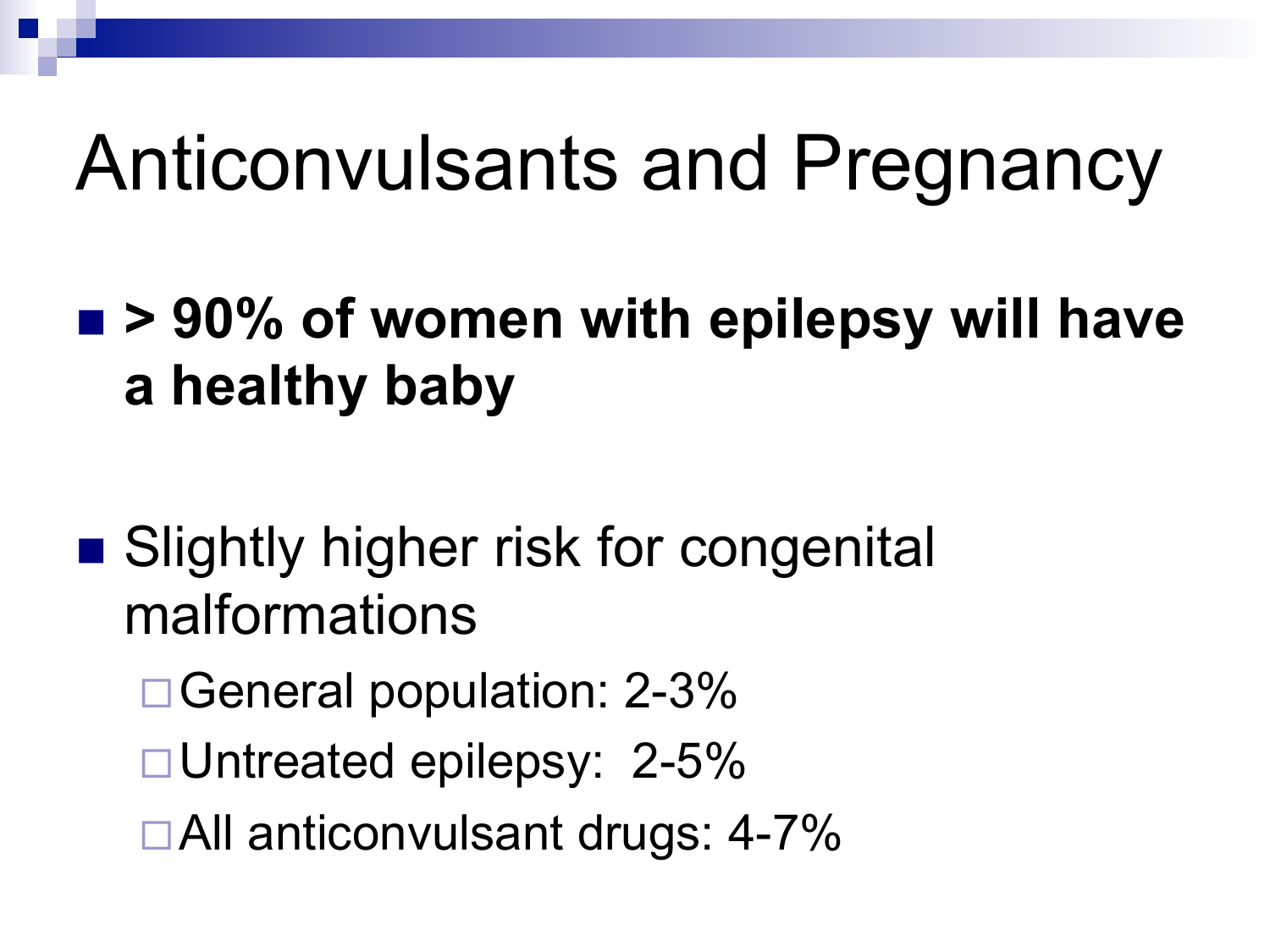## Anticonvulsants and Pregnancy

■ Planned Pregnancy  $\Box$  Talk to doctor

■ Ideally one drug at lowest possible dose  $\square$  Monotherapy: 4.5% vs polytherapy 7%

#### ■ Folic Acid

- $\Box$  0.4mg/day all women of child baring age
- $\Box$  Higher dose (4-5mg/day): women with epilepsy of child baring age